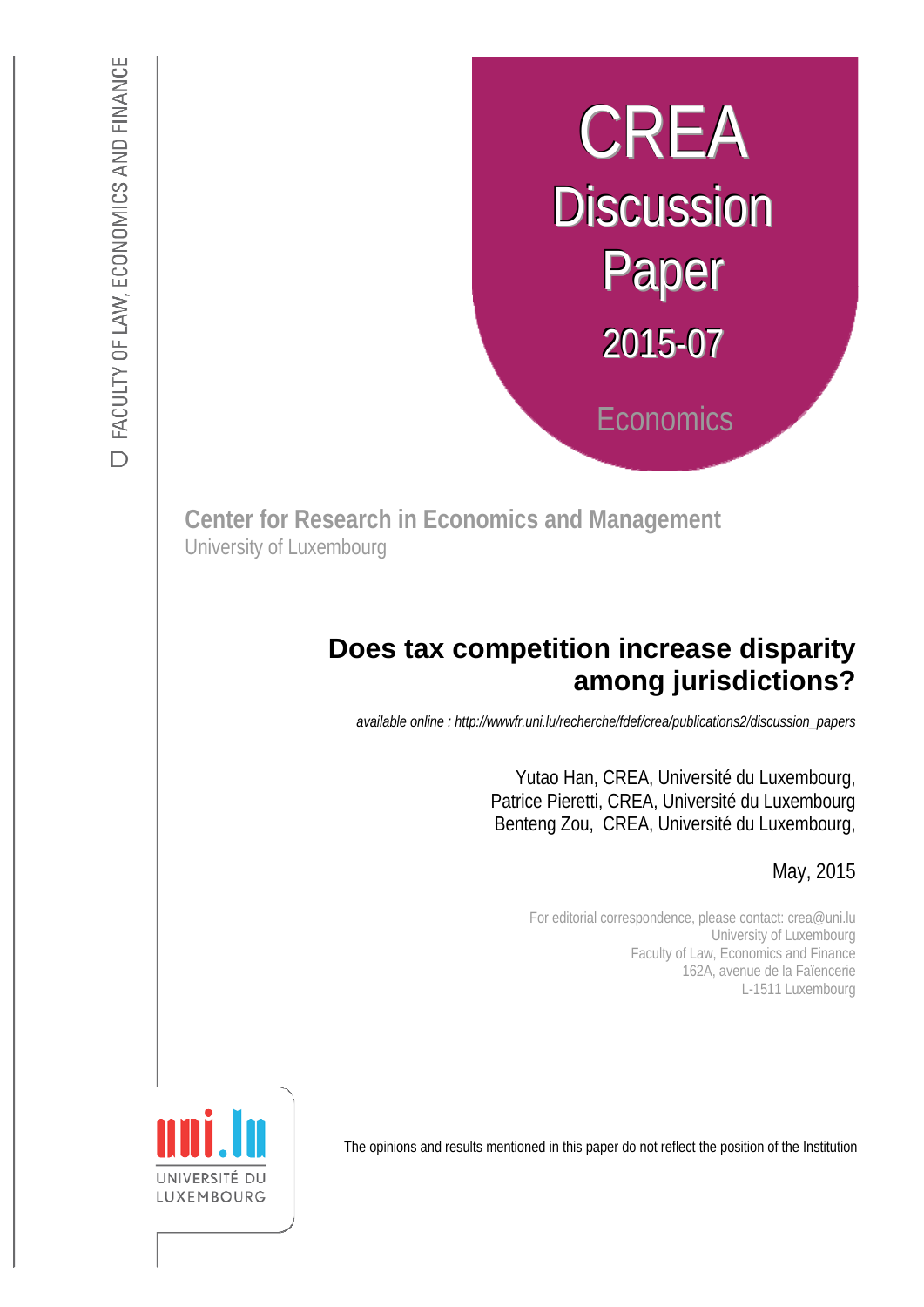# Does tax competition increase disparity among jurisdictions?

Yutao Han\*, Patrice Pierettij Benteng Zou‡

May 21, 2015

#### **Abstract**

This paper investigates whether a less-developed economy can catch up with a more developed one when they compete for foreign direct investments. The main message of the paper is that jurisdictional competition can enable the lagging country to catch up if capital mobility is sufficiently high and the productivity gap is not too large. Further, we show that size asymmetry reinforces (weakens) the productivity catch-up resulting from interjurisdictional competition when the lagging economy is small (large). Finally, we demonstrate that the development gap widens when capital becomes less mobile, which is at odds with previous findings. **Keywords:** *interjurisdictional competition; productivity catch-up; size asymmetry* **JEL classification:** *H21; H73; C72*

Corresponding author. School of International Trade and Economics, University of International Business and Economics, 10 Huixin East Street, Chaoyang District, 100029 Beijing, China. E-mail: lxyhyt@tjcu.edu.cn or yutao.han2014@gmail.com.

<sup>&</sup>lt;sup>†</sup>CREA, University of Luxembourg, 162a, avenue de la Faiencerie, L-1511, Luxembourg. E-mail: patrice.pieretti@uni.lu.

<sup>&</sup>lt;sup>‡</sup>CREA, University of Luxembourg, 162a, avenue de la Faiencerie, L-1511, Luxembourg. E-mail: benteng.zou@uni.lu.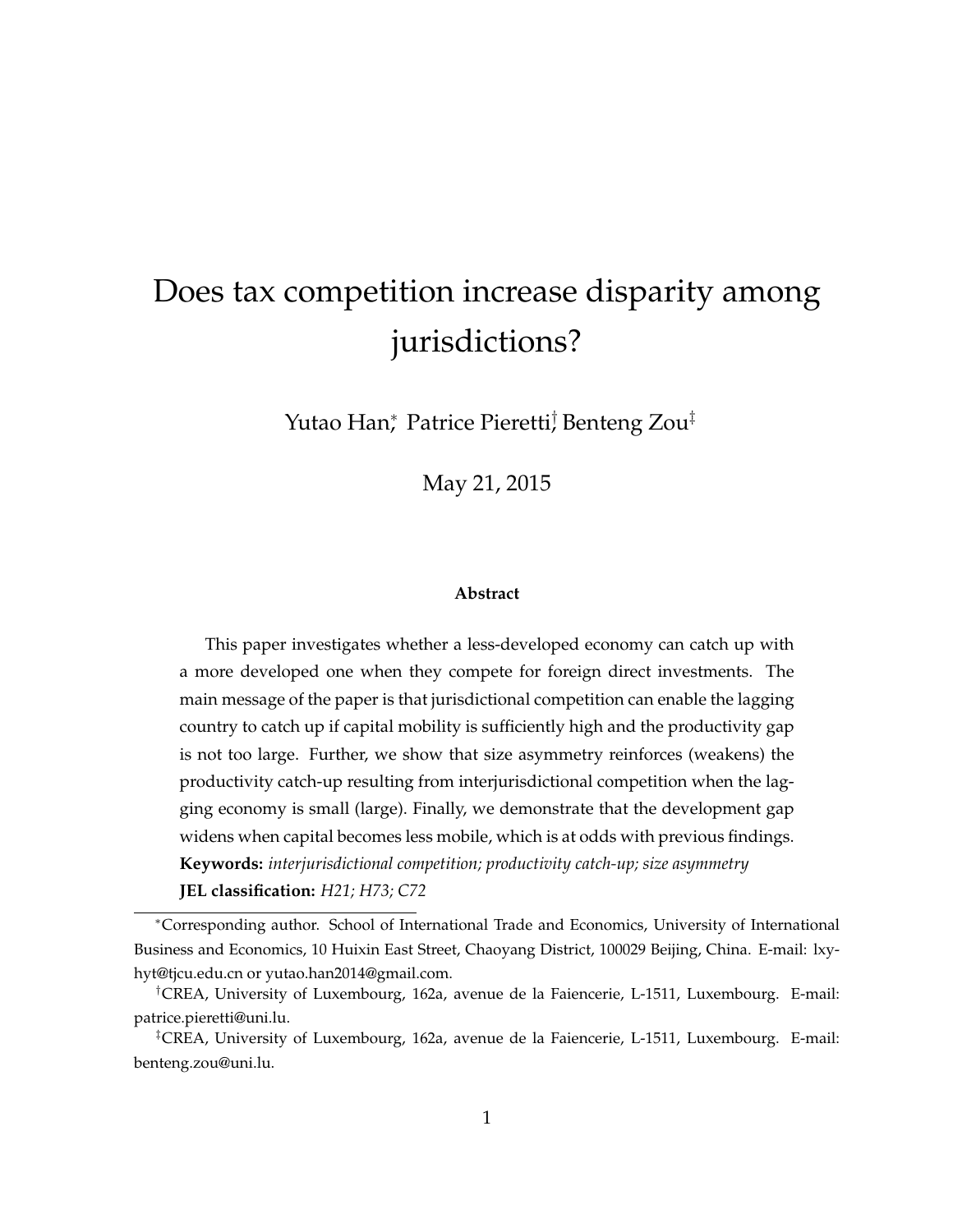## **1 Introduction**

The central message of the standard theory of tax competition (a survey is given in Wil-son, [1](#page-2-0)999) is that the competing jurisdictions<sup>1</sup> will end up with inefficiently low levels of public goods and consequently with an under-provision of productivity enhancing public infrastructures. Moreover, if the competing jurisdictions are unevenly endowed with initial productive resources, the lagging countries will set the lowest equilibrium tax rate and get the lowest tax revenue. It follows that less endowed countries may suffer from infrastructure under-provision to a larger extent than more advanced jurisdictions and thus are unable to sustain development (e.g. Thomas, 2007). Consequently, economic divergence can be exacerbated by tax competition.

Many authors note that jurisdictions compete not only in taxes but also in infrastructure expenditures (for example, Hindriks et al., 2008; Zissimos and Wooders, 2008; Pieretti and Zanaj, 2011). This argument is empirically validated by recent research (Hauptmeier et al., 2012) which demonstrates that jurisdictions use independent and strategic business tax rates and public inputs to compete for capital.

The question that arises is the following. Does competition in taxes and productive government expenditures provide greater incentives to the competing jurisdictions for increasing their infrastructure provision and thus promote the development of their economies? In this context, are lagging countries able to catch up with more advanced jurisdictions?

These issues have received little attention in the theoretical literature. One exception is perhaps the paper of Cai and Treisman (2005) who study how infrastructure policies designed to promote growth are impacted when unevenly endowed jurisdictions in initial resources (e.g., natural resources, geographical advantages, inherited human capital) compete to attract capital. They argue that the less endowed jurisdictions will invest less in business services and loose capital that flows to the better

<span id="page-2-0"></span> $1$ Jurisdictional competition can exist among subnational governments within decentralized states or among sovereign countries.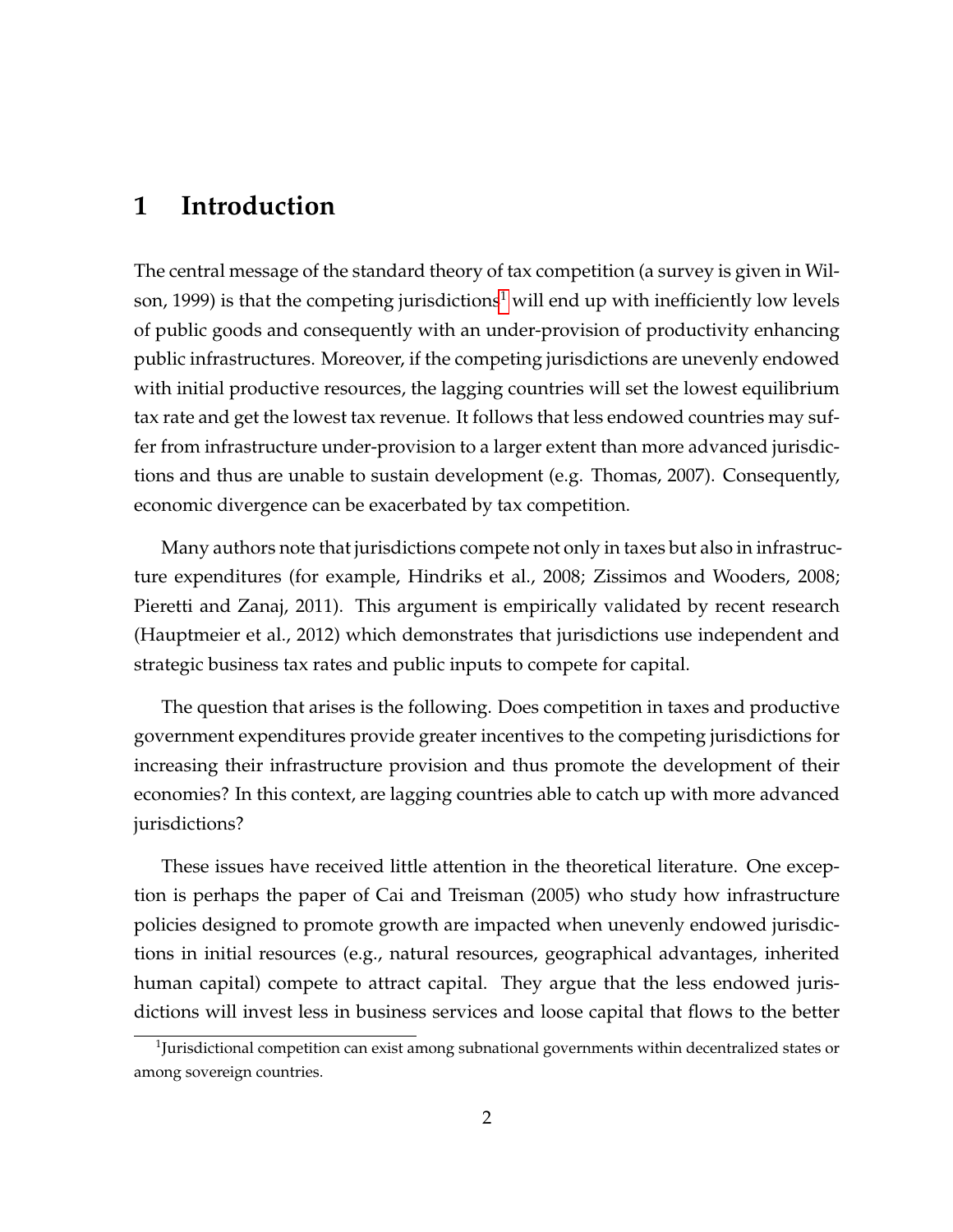endowed rivals. Thus, capital mobility exacerbates the development gap among unevenly endowed economies.

Does the evidence demonstrate that fiscal competition between governments increases their disparity, in particular because lagging countries will have a strong incentive to restrict expenditures in productivity-enhancing public infrastructure by contrast to better endowed jurisdictions?

Cai and Treisman ([2](#page-3-0)005) provide some tentative evidence<sup>2</sup> of increased divergence among Russian Federation's 89 regions induced by the liberation of private capital flows among the local governments following the collapse of communism. However, more elaborate empirical investigations yield opposite results. For example, Ezcurra and Pascual (2008) analyze the impact of fiscal decentralization on regional disparities in a set of European Union countries. They find that fiscal decentralization is correlated with reduced inequality in the considered sample. They conclude that the "processes of fiscal decentralization may contribute to a more balanced distribution of resources across space". In a recent empirical paper dealing with fiscal competition in China, Yu, Zhang, Li and Zheng (2011) find a catch-up effect in public infrastructure spending between coastal and non-coastal cities. Sorens (2014) uses a multilevel spatial regressions on primary sub-national jurisdictions in 25 OECD countries and shows that lower-income regions tend to catch up with higher-income regions if they enjoy substantial economic power. Consequently, "there is more convergence across member states of the European Union than across regions within almost any of the European Union member states".

Ambiguous results have also been highlighted in the empirical literature. Rodríguez-Pose and Ezcurra (2010) who analyze a panel of 26 countries for the period 1990- 2006 find mixed results. They observe that FDIs increase inequality in developing economies, but decrease inequality in developed economies.

<span id="page-3-0"></span><sup>&</sup>lt;sup>2</sup>They find, "that a region's initial endowments, as measured by this index, correlated positively with various indicators of regional government effort to build infrastructure or enact business-friendly policies in subsequent years" (see page 825).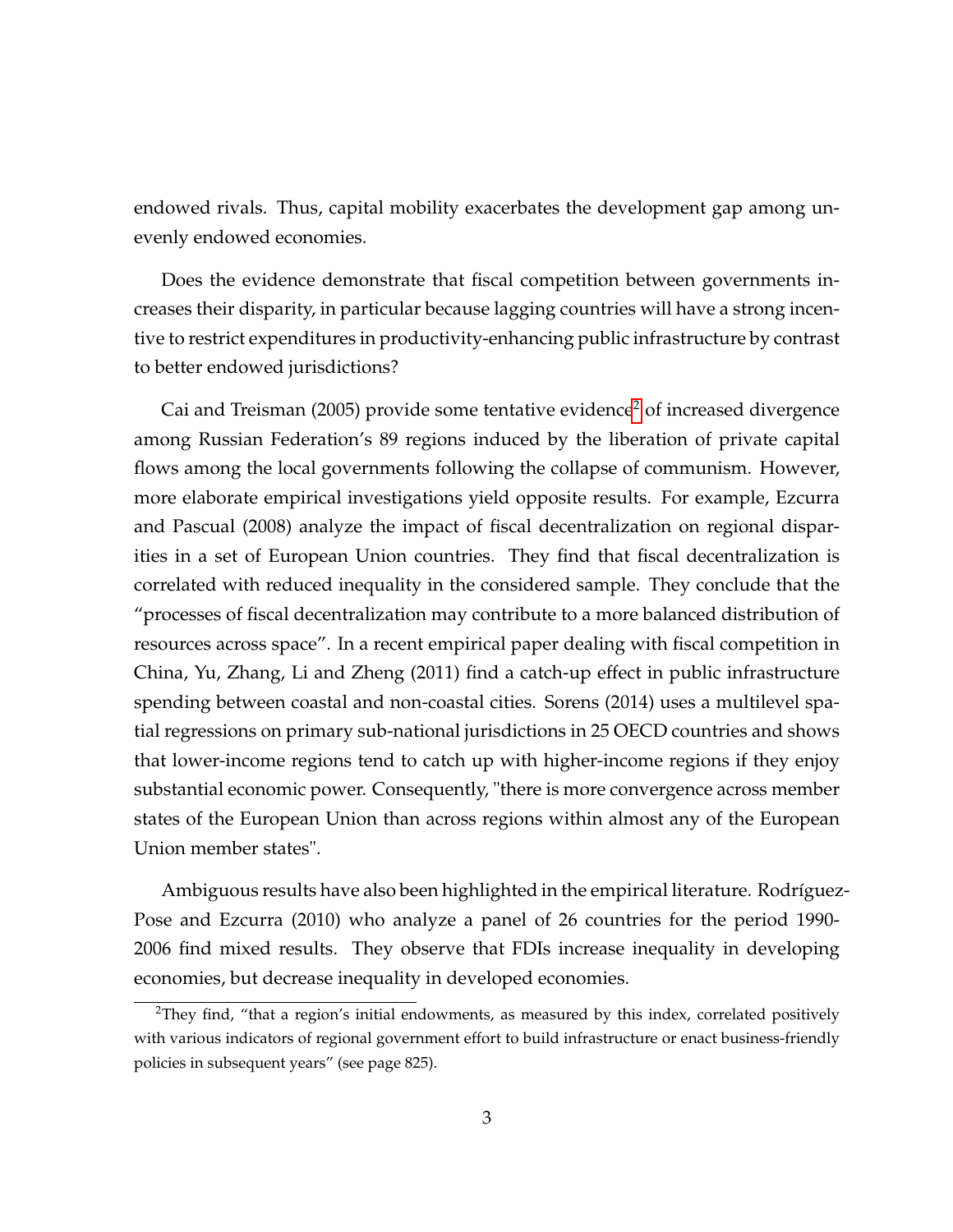The purpose of this paper is to develop a framework that is able to analyze under which parameter constellations fiscal competition can decrease or increase the gap between unevenly developed jurisdictions. The aim is thus to provide some insights regarding the contradictory effects of fiscal competition observed empirically.

The model developed in the paper has the following features. Two jurisdictions are supposed to compete for mobile businesses by using two independent policy instruments, namely taxes and public infrastructure expenditures. We introduce two types of asymmetries. First, the competing jurisdictions are unequally endowed in initial infrastructure, thus explaining that one of them is lagging behind its rival in terms of productivity. Second, we assume that the jurisdictions can be of unequal size, the size being reflected by the number of firms initially located in each economy. While small countries undercut larger ones in the standard tax competition literature $^3$  $^3$ , small jurisdictions do not necessarily need to resort to tax dumping when they compete with taxes and infrastructure (see Pieretti and Zanaj, 2011). Small countries can also react by increasing their infrastructure provision relative to their larger rivals. As we argue in this paper, this effect impacts ambiguously on the economic discrepancies between the competing countries.

We further assume that the competing governments maximize social welfare (or tax revenue), as in Cai and Treisman (2005), when they strategically choose taxes and infrastructure services. Consequently, firms can decide to move according to combinations of taxes and infrastructure services provided by competing jurisdictions.

<span id="page-4-0"></span>Our paper contributes to the literature in the following ways.

<sup>&</sup>lt;sup>3</sup> Asymmetric tax competition among jurisdictions, where competing entities can be uneven in several respects, has been extensively treated in the literature. For example, Bucovetsky (1991) addresses tax competition when the competing countries are of different size. Wilson (1991) introduces asymmetries in the capital endowment in tax competition. Kanbur and Keen (1993) investigate tax competition and tax coordination when countries differ in population size. These models yield similar results. The larger country faces a lower elasticity of capital relative to the tax rate and hence a lower marginal cost of public funds. Consequently, it chooses a higher tax rate than the smaller country. The advantage of small jurisdicitions translates into their ability to undercut tax rates of their large rivals.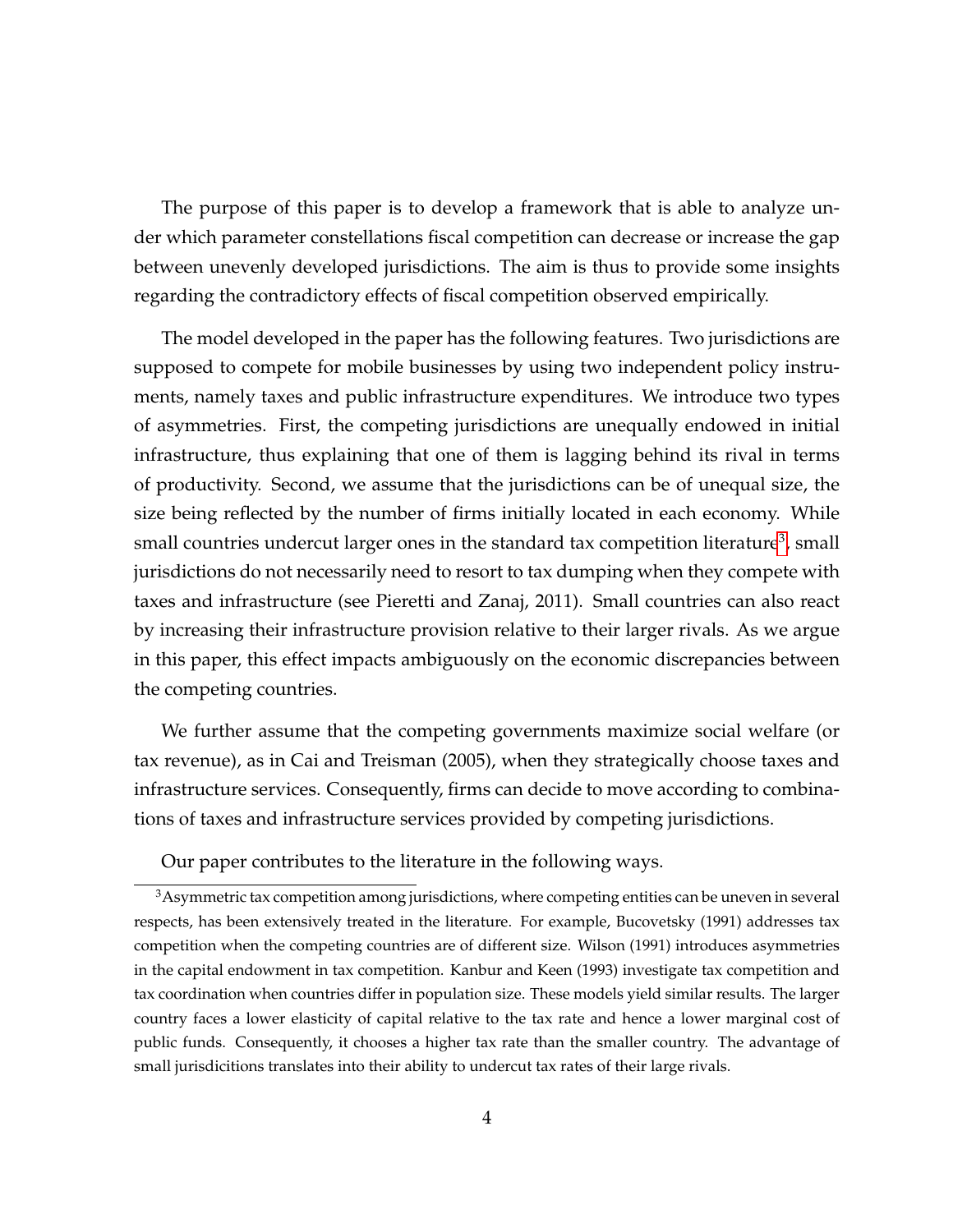We demonstrate that jurisdictional competition can enable lagging countries to catch up if capital mobility is sufficiently high and the initial productivity divergence not too large. If these conditions are not verified, interjurisdictional competition will result in increased divergence. The mixed results we obtain contrast with Cai and Treisman (2005) who conclude that international competition always increases the gap among unevenly developed jurisdictions. Further, we demonstrate that the development gap widens when capital becomes less mobile, which is at odds with Cai and Treisman (2005) who demonstrate that inequality increases when capital become perfectly mobile.

Moreover, our contribution highlights that size matters. We find that size asymmetry reinforces (weakens) the effect of inter-jurisdictional competition on productivity catch-up when the lagging jurisdiction is the small (large) economy.

Our approach differs from the existing literature in the following way. We do not consider, contrary to most contributions on tax competition, that public expenditures are passively determined after tax revenue is collected. We rather assume that both tax rates and public infrastructure are (independent) strategic variables $\rm ^4.$  $\rm ^4.$  $\rm ^4.$  This assumption, which is supported by evidence plays a crucial role for obtaining the main results of the paper. Cai and Treisman (2005) also consider taxation and infrastructure provision as two distinct policy variables. However, our paper differs in two respects from their contribution. First, they only focus on two polar cases, namely lack of capital mobility and perfect capital mobility<sup>[5](#page-5-1)</sup>. More realistically, our paper considers intermediate degrees of capital mobility. Second, the technology they consider has decreasing returns

<span id="page-5-0"></span><sup>4</sup>Other authors (Keen and Marchand, 1997 and Fuest, 1995) analyze the effect of taxation and infrastructure on internationally mobile capital. However, these instruments are not independent. This results formally from the fact that taxes and infrastructure expenditures are linked through a balanced budget. According to Wildasin (1991), equilibria in fiscal competition games with two instruments related via a budget constraint crucially depend on which instrument is set strategically. Consequently, if countries interact through tax competition, expenditures are not necessarily a strategic variable.

<span id="page-5-1"></span> $<sup>5</sup>$ However, Cai and Treisman (2005) recognize that, reality lies somewhere in between capital immo-</sup> bility and perfect mobility.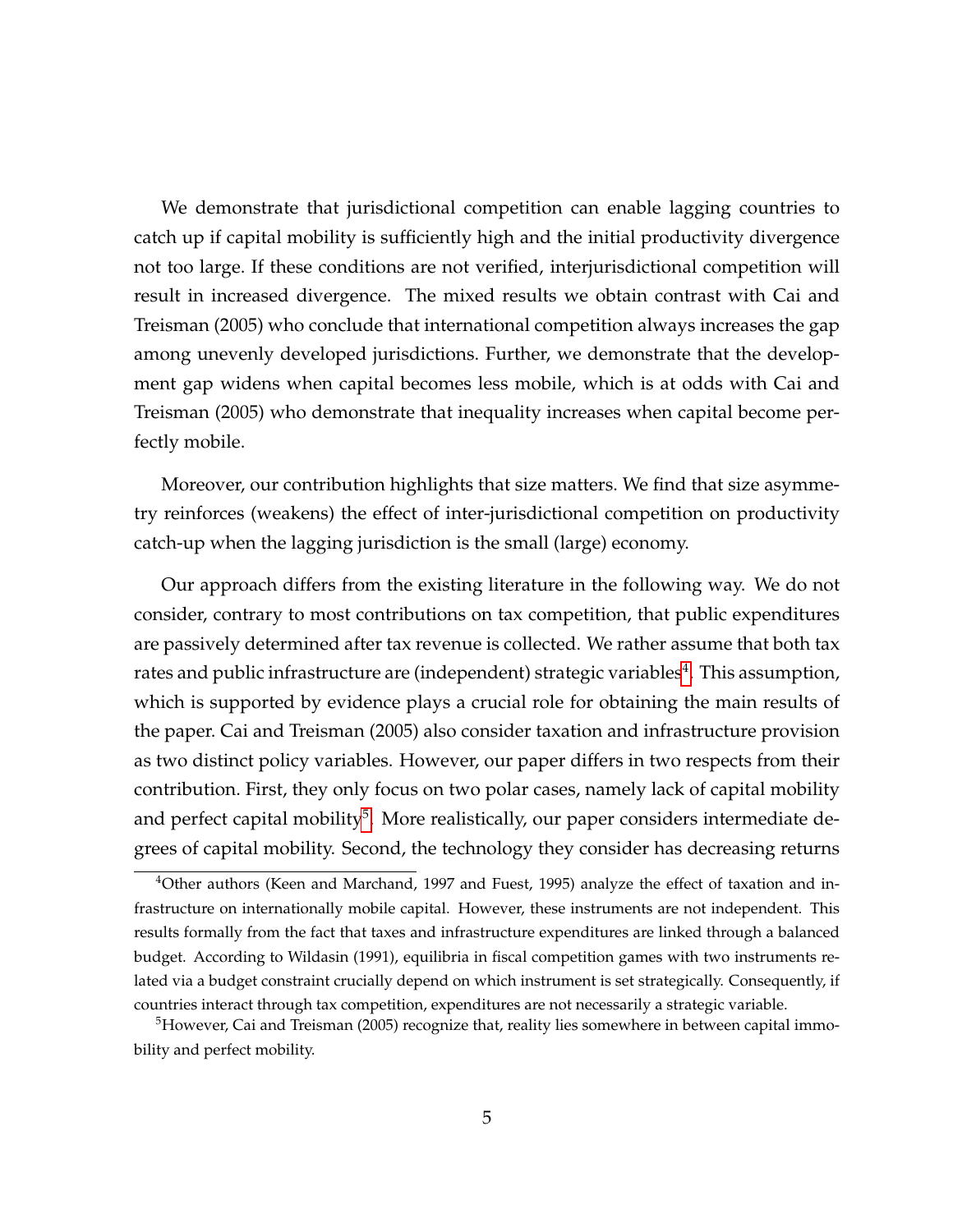to scale in public investment, whereas we assume constant returns to scale. Our paper can thus be viewed as complementary to Cai and Treisman (2005).

Our paper is organized as follows. In the next section, we set up the model. In section 3 the conditions on economic catch-up are investigated. We check the robustness of our results in section 4. Section 5 concludes.

## **2 Model set-up**

Consider two jurisdictions denoted by  $h$  and  $f$ . In either country the population is evenly spread with a unit density on the interval [0, 1]. The size of country  $i = h, f$  in terms of total population is denoted by  $S_i$  with  $0 < S_i < 1$  and  $S_h + S_f = 1$ . Similar to Pieretti and Zanaj (2011), we consider that each individual owns one unit of capital and is at the same time an entrepreneur and a worker. In other words, to each member of the population corresponds a one-person company $^6$  $^6$ . The entrepreneurs can move their activity abroad, but are supposed to be heterogeneous in their preference to leave the home location. The entrepreneurs are ranked according to their willingness to relocate abroad<sup>[7](#page-6-1)</sup>. The closer an individual is to the border separating countries  $h$  and  $f$ , the easier she is able to relocate abroad. For example, an entrepreneur of type  $\alpha \in [0, 1]$ who moves from h to f incurs a mobility cost equal to  $k|\alpha - S_h|$ , where  $|\alpha - S_h|$  is the gap between the "border "  $S_h$  and the type  $\alpha$ . The parameter k is the unit cost of relocation. It can also be viewed as a measure of the degree of international financial integration. In particular, the lower  $k$ , the higher international financial integration.

<span id="page-6-0"></span> $6$ It follows that the "world" population coincides with the population of firms. We could assume that each firm is run by more than one persons but this would unnecessarily complicate the model without further insights.

<span id="page-6-1"></span> $7$ As in Ogura (2006), we assume that the population of entrepreneurs is heterogeneous in the degree of their attachment to the home country. The sources of this home bias can be various. For example, transferring activities abroad requires a lot of information, which can be different for each entrepreneur. Another cause can be linked to material relocation costs that can be specific to each firm.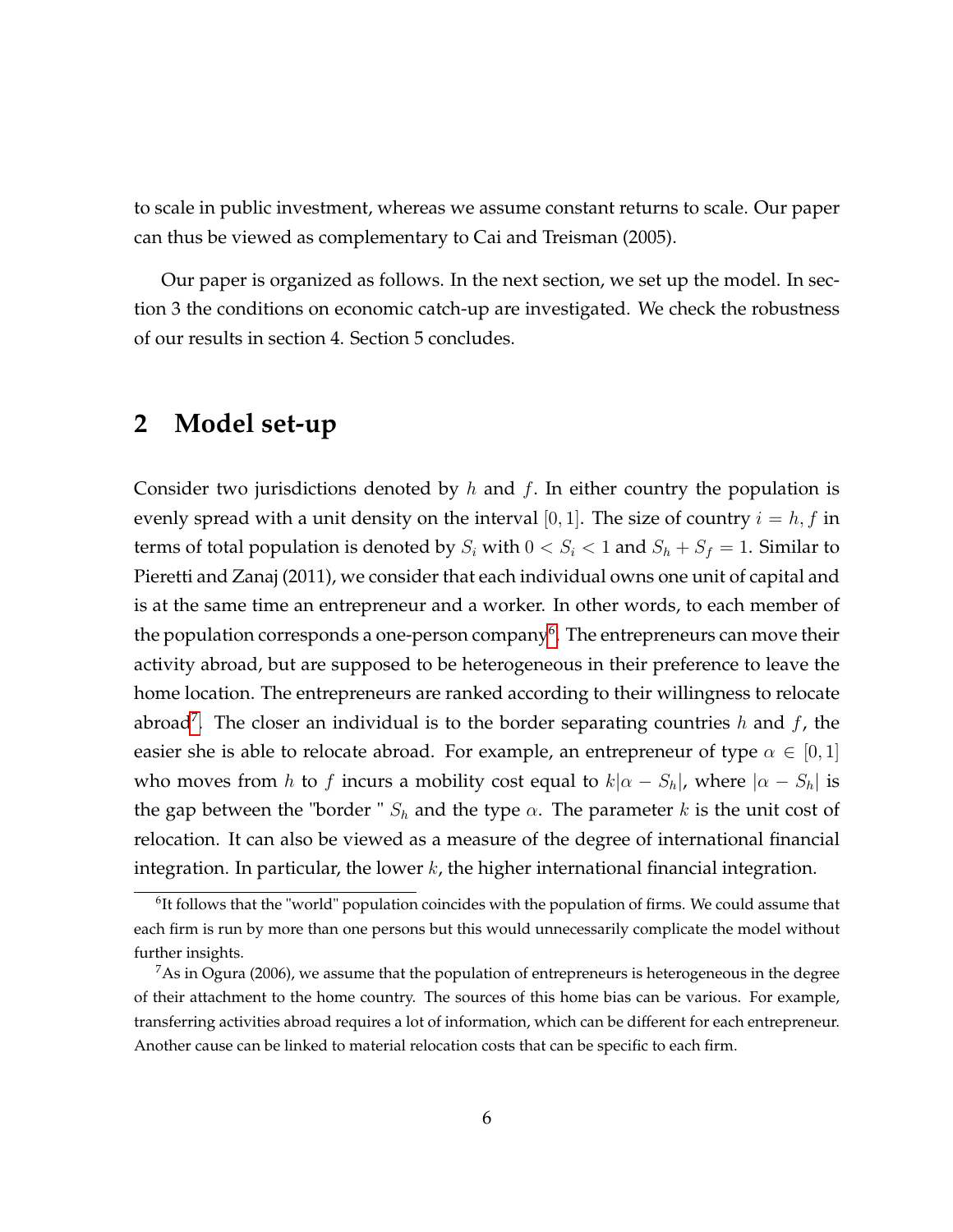#### **Firms**

Using one unit of capital combined with her own labor input, each entrepreneur living in country  $i$  ( $i = h, f$ ) is able to produce  $y_i$  units of one final good. We suppose that the final good is sold in a competitive market with a price normalized to one. Consider now that the productivity in the private sector has a firm-specific component  $q$  and a part that depends on the amount of infrastructure provided in country  $i$  ( $i = 1, 2$ ). This assumption is in accordance with empirical evidence (see for example, Easterly and Rebelo, 1993; Fernald, 1999; Fedderke and Bogetic, 2009). Consequently, we write<sup>[8](#page-7-0)</sup>  $y_i = q + \Theta_i$ , where  $\Theta_i$  is the private productivity level depending on the existing infrastructure in country  $i$  ( $i = 1, 2$ ). It follows that, other things being equal, private capital is more productive in the country that is well-endowed in public infrastructure than in the poorly endowed locations (Cai and Treisman, 2005). In other words, the jurisdiction that is more endowed with infrastructure will also be the more developed one.

Consider now firms' relocation choices under international competition. The capital owner  $x \in [0, S_h]$  living in country h is indifferent between producing at home and in the foreign country  $f$  if

$$
\Theta_h - t_h = \Theta_f - t_f - k(S_h - x),
$$

where  $t_h$  and  $t_f$  are source-based tax rates levied on capital in countries h and f, respectively.

Similarly, a firm of type  $x \in [S_h, 1]$  located in country f is indifferent between investing at home and investing abroad if

$$
\Theta_h - t_h - k(x - S_h) = \Theta_f - t_f.
$$

<span id="page-7-0"></span><sup>&</sup>lt;sup>8</sup>We use here a linear production fuction but a more general technology could also be conceivable. Because capital and labor are given at the firm level, we could assume a CES type production function,  $y_i = (q + \Theta_i) [\gamma K^{\rho} + (1 - \gamma) L^{\rho}]^{\frac{1}{\rho}}$  with  $\gamma \in (0, 1)$  . Because labor and capital are given and uniform across across firms and countries we can normalize  $L$  and  $K$  to one. Consequently, the production function reduces to  $y_i = q + \Theta_i$ , up to a multiplicative constant.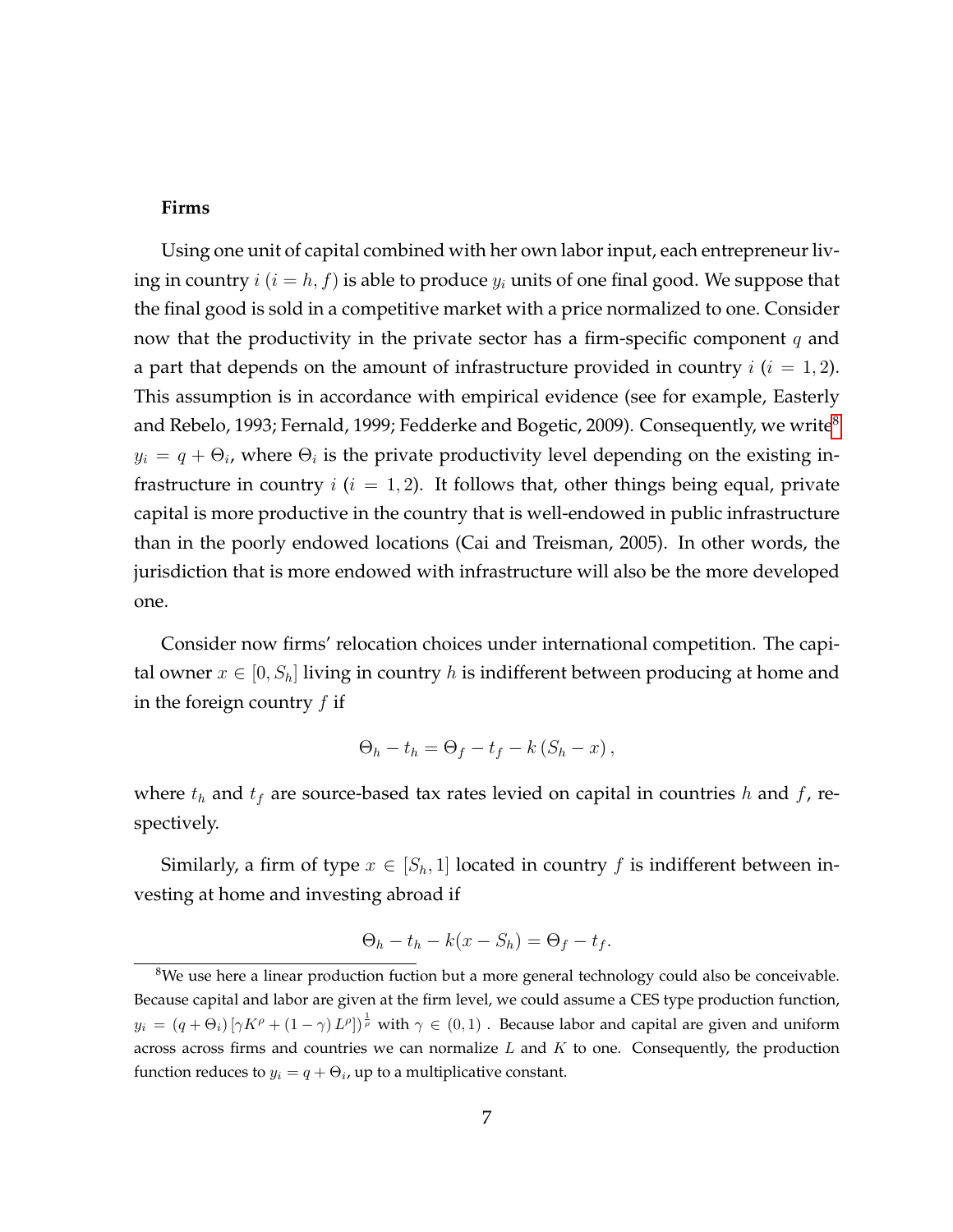The two above conditions yield

<span id="page-8-0"></span>
$$
x = \frac{1}{k} ((\Theta_h - \Theta_f) + (t_f - t_h)) + S_h.
$$
 (1)

Note that if  $x > S_h$ , firms move from f to h. If  $x < S_h$ , firms move from h to f.

#### **Governments**

We now consider that the countries try to attract companies by competing in taxes and providing attractive infrastructure. In other words, the jurisdictions are able to increase the productivity of all the firms located within their respective territories by furnishing additional infrastructure denoted by  $\theta_i$  ( $i = h, f$ ). The cost of providing the amount  $\theta_i$  in country  $i = h, f$  is given by the quadratic cost function  $C(\theta_i) = \frac{g_i}{2} \theta_i^2$  $i<sub>i</sub>$ , where  $g_i$  is an (in)efficiency parameter that can be different across the competing jurisdictions.

As in Hindriks et al. (2008) and Pieretti and Zanaj (2011), we suppose that the provision of one additional unit of public infrastructure increases the private productivity by one unit. Consequently, a firm's production in country  $i = h, f$  equals  $y_i = q + \Theta_i^0 + \theta_i$ , where  $\Theta_i^0$  is the initial level of private productivity depending on the initial level of infrastructure before new public investments are decided. Note that  $\Theta_i^0$  depends on historical and natural conditions and therefore reflects the level of economic development that has been reached so far in country *i*. For sake of simplicity, we set  $\Theta_h^0$  $\lambda=1$  and write  $\Theta_f^0=\beta\Theta_h^0=\beta>0$  , where the ratio  $\beta$  reflects the difference in initial development between the two economies. Without loss of generality, we assume that country  $h$  lags behind country  $f$  in terms of initial productivity. Consequently, we have  $\Theta_f^0 - \Theta_h^0 = \beta - 1 > 0$ . Furthermore, we set  $g_f = 1$  and  $g_h = g$  with  $g \ge 1$ . In other words, we assume that the advanced country is at least as efficient as the lagging country in providing infrastructure. For simplification, we also write  $S_h = S$  and  $S_f = 1 - S$ , since that  $S_h + S_f = 1$ . Note that the small (large) country is the lagging one if  $0 < S < \frac{1}{2}$  $(1 > S > \frac{1}{2}).$ 

According to equation [\(1\)](#page-8-0), we can write

<span id="page-8-1"></span>
$$
x = \frac{1}{k} [(1 - \beta) + (\theta_h - \theta_f) + (t_f - t_h)] + S.
$$
 (2)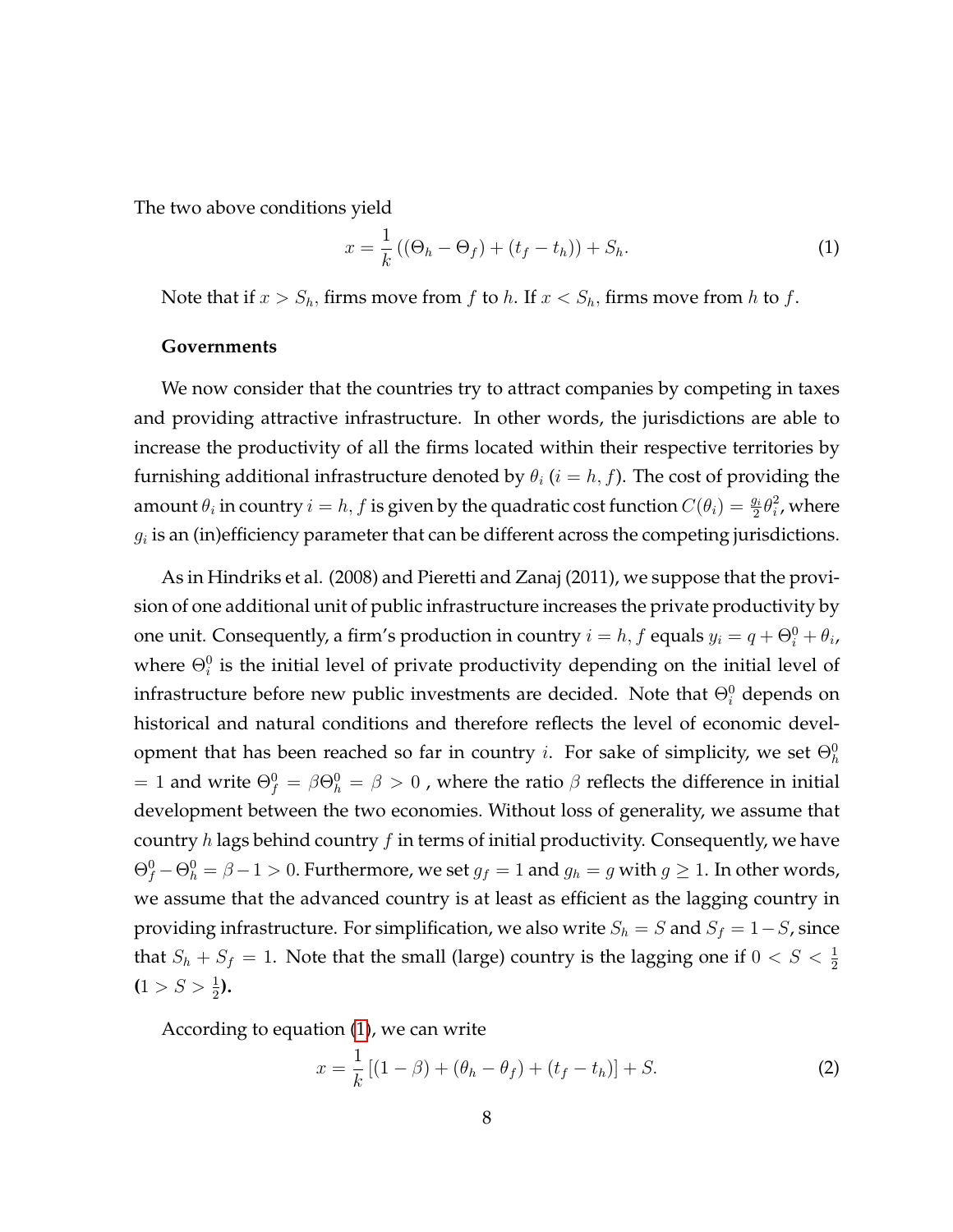The jurisdictions  $h$  and  $f$  choose non-cooperatively the tax rates and infrastructure expenditures that maximize the following objective functions, respectively.<sup>[9](#page-9-0)</sup>

<span id="page-9-3"></span>
$$
V_h = x (y_h - t_h) + \lambda B_h \text{ and } V_f = (1 - x) (y_f - t_f) + \lambda B_f,
$$
 (3)

with  $B_h = t_h x - \frac{g}{2}$  $\frac{g}{2}\theta_h^2$  and  $B_f = t_f(1-x) - \frac{1}{2}$  $rac{1}{2}\theta_f^2$  $f<sup>2</sup>$ . To make calculations tractable and without changing the general messages of the present paper, we assume that  $g_f = g_h$  or,  $g = 1$ . However, we shall briefly return to this assumption in section 4 when discussing the possible catching up of the lagging jurisdiction**.**

The first term in the objective function  $V_i$  ( $i = h, f$ ) is the net national income generated in country *i*, which is supposed to be spent on private consumption in country *i*. The variable  $B_i$  (  $i = h, f$ ) the tax revenue collected in country *i* net of infrastructure expenditures. If we consider that jurisdictions are not self-interested governments, we can assume that the collected taxes net of infrastructure expenditures are used to finance public consumption. The parameter  $\lambda > 0$  measures the jurisdictions' preference for public relative to private consumption.

## **3 Inter-jurisdictional competition and catching up**

To keep the analytics tractable, we first consider<sup>[10](#page-9-1)</sup> that the only goal of the governments is to maximize net public spending, which is equivalent to assuming<sup>[11](#page-9-2)</sup> that  $\lambda \to \infty$ . In section 4, we demonstrate that the main conclusions of the paper are preserved for the

<span id="page-9-0"></span><sup>&</sup>lt;sup>9</sup>The form of the above objective functions is a special case of a quasi-linear indirect utility function  $V_i = x_i y_i + \lambda v(g_h)$ , where  $v'(g_h) > 0$  and  $v''(g_h) = 0$ . Note that we use the same specification as in Cai and Treisman (2005).

<span id="page-9-1"></span> $10$ For a similar assumption, see Kanbur and Keen (1993), Zissimos and Wooders (2008) and Pieretti and Zanaj (2011).

<span id="page-9-2"></span><sup>&</sup>lt;sup>11</sup>Indeed, we can write  $V_i = ax_i (y_i - t_i) + b_i$  with  $x_h = x$  and  $x_f = 1 - x$ , where  $a \ge 0$  and  $b > 0$ measure respectively the preference of the governments for private and public spending. Because we can write  $V_i = a[x_i(y_i - t_i) + \lambda B_i]$  where  $\lambda = \frac{b}{a}$ , it follows that  $V_i \to B_i$  if  $a \to 0$   $(\lambda \to \infty)$ .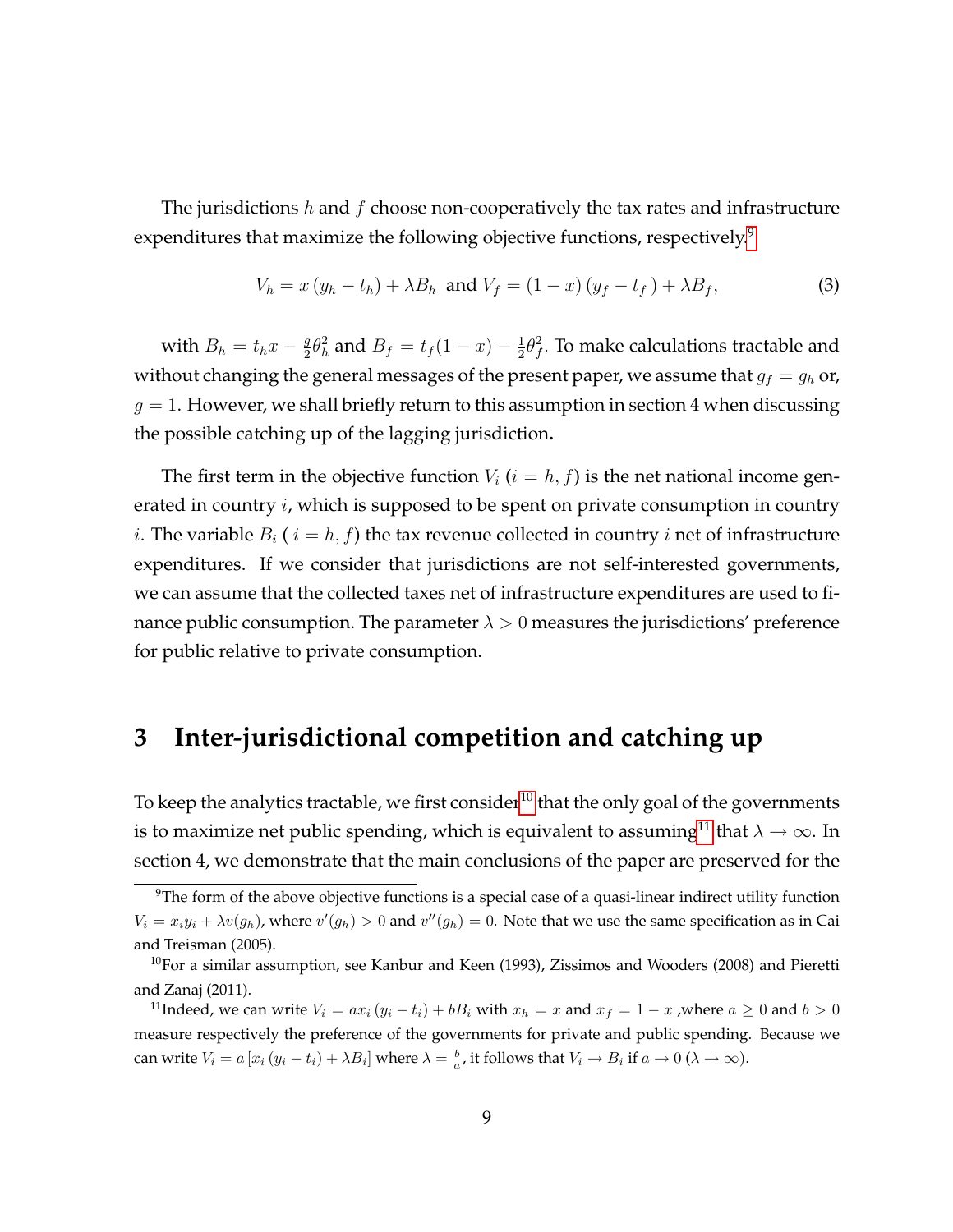general case with  $\lambda > 1$ . Consequently, the governments' objective functions are

$$
B_h = t_h x - \frac{1}{2} \theta_h^2 \quad \text{and} \quad B_f = t_f (1 - x) - \frac{1}{2} \theta_f^2 \,. \tag{4}
$$

Hence, each jurisdiction  $i$  ( $i = h, f$ ) is supposed to maximize its objective by choosing the appropriate tax rate  $t_i$  and infrastructure level  $\theta_i$ .

#### **3.1 Nash Equilibrium**

We assume that the jurisdictions compete simultaneously in taxes and infrastructure expenditures. In the Appendix we present a sequential game in which jurisdictions compete first in infrastructure and then in taxes $12$  and demonstrate that qualitatively equivalent results to the simultaneous case are derived.

The FOCs with respect to  $t_i$  and  $\theta_i$   $(i = h, f)$  yield a unique Nash equilibrium. The equilibrium infrastructure decisions are

<span id="page-10-1"></span>
$$
\theta_h^* = \frac{k(1+S) - \beta}{3k - 2},
$$
  
\n
$$
\theta_f^* = \frac{k(2-S) + \beta - 2}{3k - 2}.
$$
\n(5)

The equilibrium tax rates are

<span id="page-10-2"></span>
$$
t_h^* = k\theta_h^*,
$$
  
\n
$$
t_f^* = k\theta_f^*.
$$
\n(6)

It is easy to check that the SOCs are satisfied if  $k > \frac{1}{2}$ . Hence, the above first order conditions are not only necessary, but also sufficient. The number of firms located in the country h equals  $x^* = \frac{k(1+S)-\beta}{3k-2}$  $\frac{(1+3)-p}{3k-2}$ . It follows that firms move from the advanced country to the lagging one if  $x^* - S > 0$ , which occurs when  $\frac{1}{2} < k < \frac{2}{3}$  and  $k > \frac{\beta - 2S}{1 - 2S}$ .

<span id="page-10-0"></span><sup>&</sup>lt;sup>12</sup>The choice of this sequential order follows from the rule that the most irreversible decision must be made first.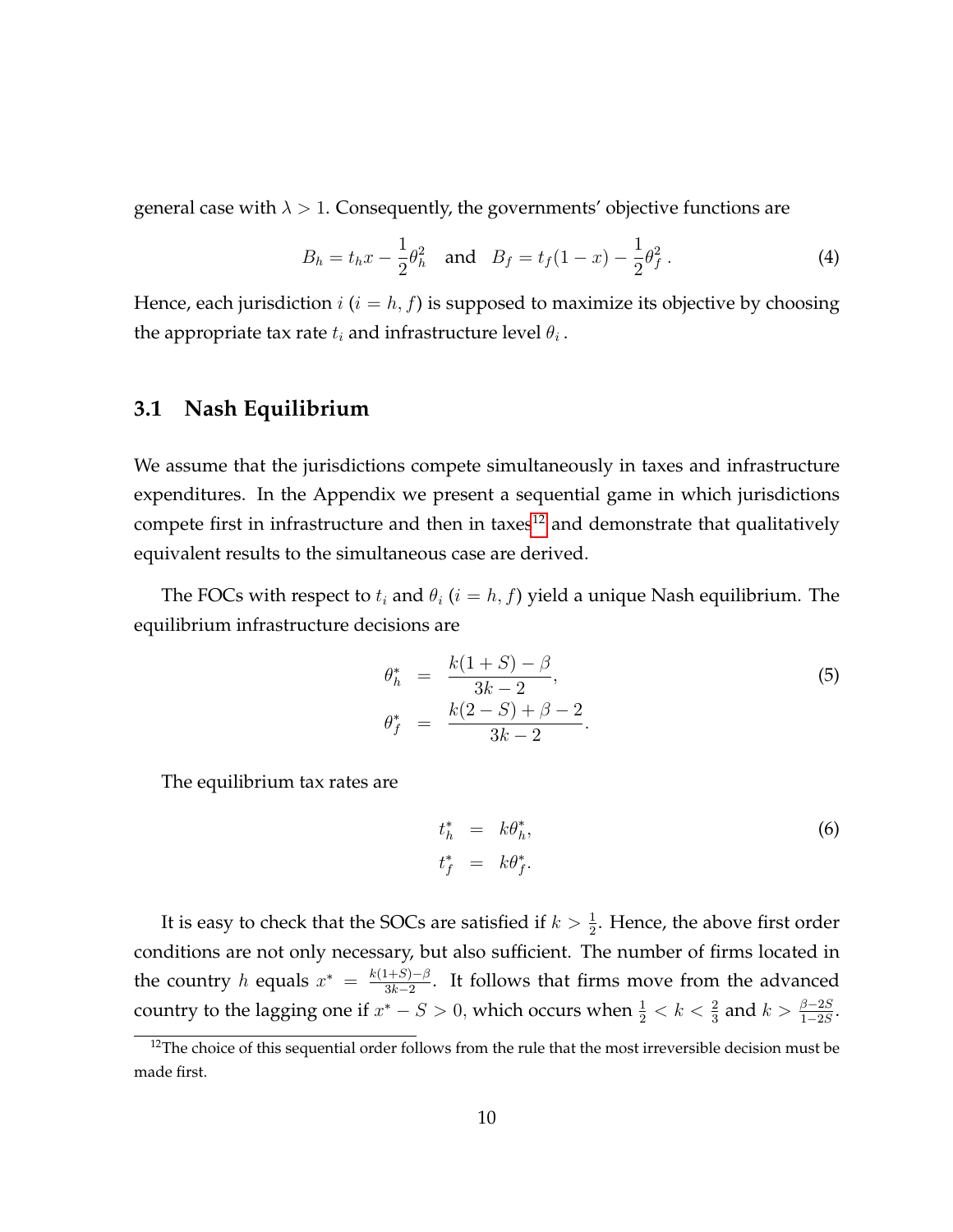Firms move from the lagging country to the more advanced if  $x^* - S < 0$ , which occurs when  $\frac{2}{3} < k < \frac{\beta - 2S}{1 - 2S}$ .

We impose  $\theta_i^* > 0$ ,  $t_i^* > 0$  and  $0 < x^* < 1$ . This requires that either  $k > k$ , where  $\overline{k}$  = max  $\left\{\frac{2}{3}, \frac{\beta}{1+\beta}\right\}$  $\frac{\beta}{1+S}, \frac{2-\beta}{2-S}$  $2-S$ } or  $\frac{1}{2}$  < k < <u>k</u>, where <u>k</u> = min  $\{\frac{2}{3}, \frac{\beta}{1+}$  $\frac{\beta}{1+S}, \frac{2-\beta}{2-S}$  $2-S$ } with  $\beta > 1$ . It is interesting to note that the tax and infrastructure differentials have the same sign  $(sign (t<sub>h</sub><sup>*</sup> - t<sub>f</sub><sup>*</sup>) = sign (\theta<sub>h</sub><sup>*</sup> - \theta<sub>f</sub><sup>*</sup>)).$  Finally, the net tax revenues are positive if the SOCs are verified. Indeed, it is easy to calculate that  $B_h^* = \frac{1}{2}$  $\frac{1}{2}(\theta_h^*)^2(2k-1) > 0$  and  $B_f^* =$ 1  $\frac{1}{2}(\theta_f^*)^2(2k-1) > 0.$ 

#### **3.2 Catching up**

Now, we analyze if tax and infrastructure competition can reduce the economic divergence between the competing countries. Two cases are considered. First, countries are supposed to be equally sized and second, they have a different size. Similar to the previous section, we assume that country h is the lagging country, or  $\beta > 1$ .

#### **3.2.1 Equally sized countries**

In this section, we assume that the competing countries don't differ in their population size. So we set  $S = \frac{1}{2}$  $\frac{1}{2}$ . To investigate whether tax and infrastructure competition can reduce the productivity gap between the advanced and the lagging countries, we have to consider the difference between the productivity gap after  $(\Theta_f - \Theta_h)$  and before  $(\Theta_f^0 - \Theta_h^0)$  tax cum infrastructure competition. In other words, we have to investigate the sign of  $(\Theta_f-\Theta_h) - (\Theta_f^0-\Theta_h^0) = \theta_f^* - \theta_h^*$ . The productivity gap between the competing economies shrinks if  $\theta_f^* - \theta_h^* < 0$ . According to [\(5\)](#page-10-1) we get  $\theta_f^* - \theta_h^* = \frac{2(\beta-1)}{3k-2}$  $\frac{3k-2}{3k-2}$ . Because  $\beta > 1$ , we have only to consider the value of k to determine the sign of  $\theta_f^* - \theta_h^*$ . If we take into account the above positivity conditions, it is easy to demonstrate that the productivity gap between the competing countries shrinks  $(\Theta_f - \Theta_h < \Theta_f^0 - \Theta_h^0)$ when  $\frac{1}{2} < k < \frac{2(2-\beta)}{3}$  and  $1 < \beta < \frac{5}{4}$ . In other words, jurisdictional competition can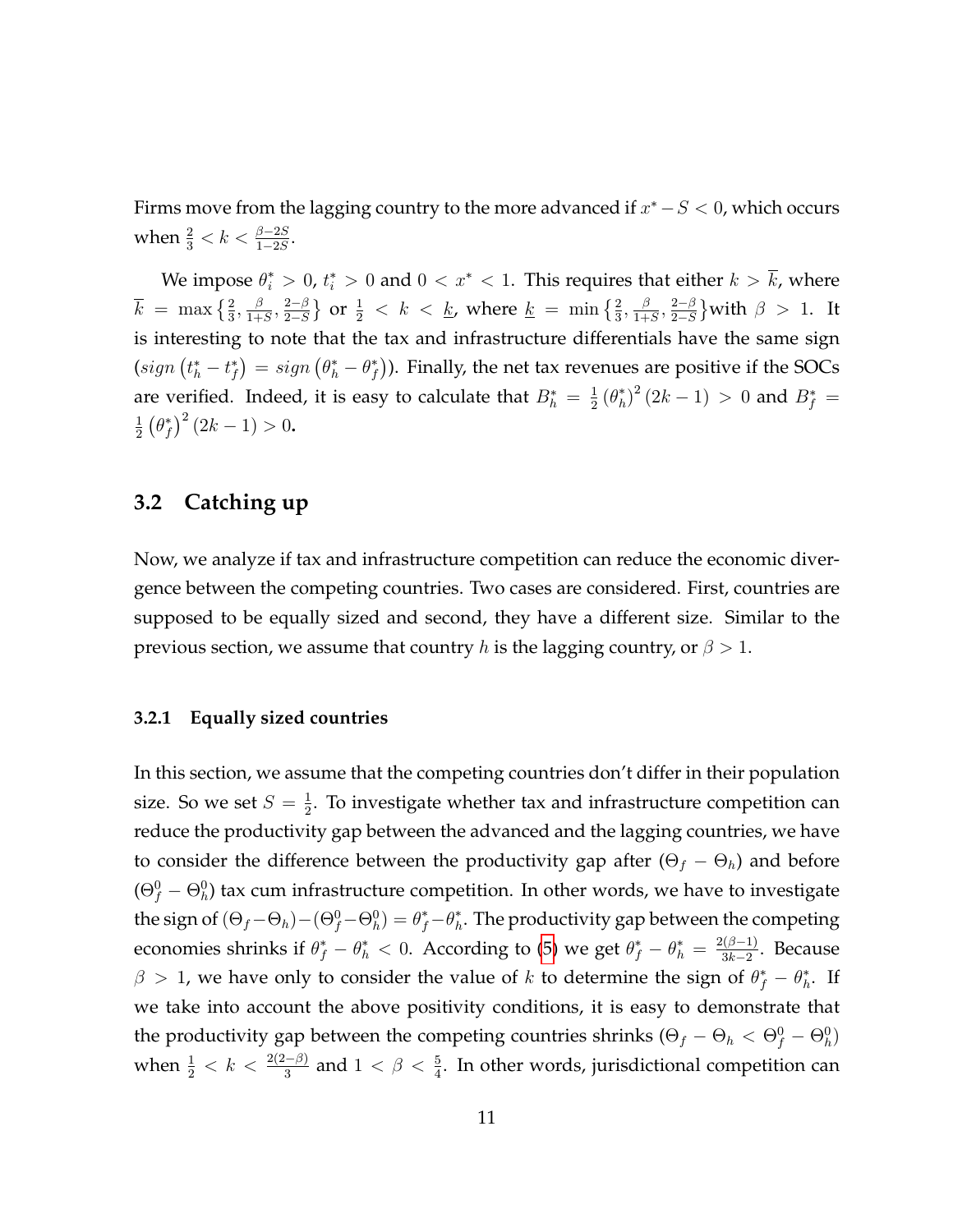contribute to a productivity catch-up<sup>[13](#page-12-0)</sup> between the competing jurisdictions if capital mobility is high enough and the productivity gap not too large. This contrasts with the results from traditional tax competition literature where tax competition exacerbates the productivity gap between equal-sized jurisdictions, as we argued at the beginning of the paper. Note that catching-up is consistent with capital inflow  $(x^* - \frac{1}{2} > 0)$  into the lagging country, whereas divergence is consistent with capital outflow  $(x^* - \frac{1}{2} < 0)$ from the lagging country.

The intuition underlying this result is based on the fact that the lagging jurisdiction can compete in two instruments that are chosen independently. This allows some flexibility in policy making. Because tax and infrastructure differentials have the same sign (according to equation [\(6\)](#page-10-2)), the policy makers can choose among two different policy strategies to attract foreign firms. When the mobility cost is high ( $k > \frac{2}{3}\beta$ ), it is more profitable for the the lagging jurisdiction to be tax attractive  $(t^*_h < t^*_f)$  and less attractive in terms of infrastructure  $(\theta_h^* < \theta_f^*)$ . The reason is that low capital mobility encourages the more developed country to set high tax rates, which in turn creates an incentive for the lagging country to undercut the leading country. On the contrary, when capital is sufficiently mobile  $(\frac{1}{2} < k < \frac{2(2-\beta)}{3})$ , the lagging country prefers to be attractive in infrastructure  $(\theta_h^* > \theta_f^*)$  and not in taxes  $(t_h^* > t_f^*)$ . In other words, the lagging country chooses to avoid fierce tax competition by switching to a different policy regime. Recognizing that engaging in a strategy of tax undercutting would eventually cause serious revenue problems, the lagging country decides to promote its attractiveness by augmenting its infrastructure provision relative to its rival. In short, the best policy choice is to be tax attractive when capital mobility is relatively low and to provide attractive infrastructure when capital mobility is relatively high.

In subsection 4.1., we show that our results are robust with respect to a more general objective function. Indeed, jurisdictional competition can also enable the lagging

<span id="page-12-0"></span><sup>&</sup>lt;sup>13</sup>More precisely, it appears that the lagging country overtakes the more advanced one. However, if we assume, as may be expected, that the lagging country is relatively less efficient in providing public infrastructure, there is not necessarily surpassing. We discuss this aspect in the following section.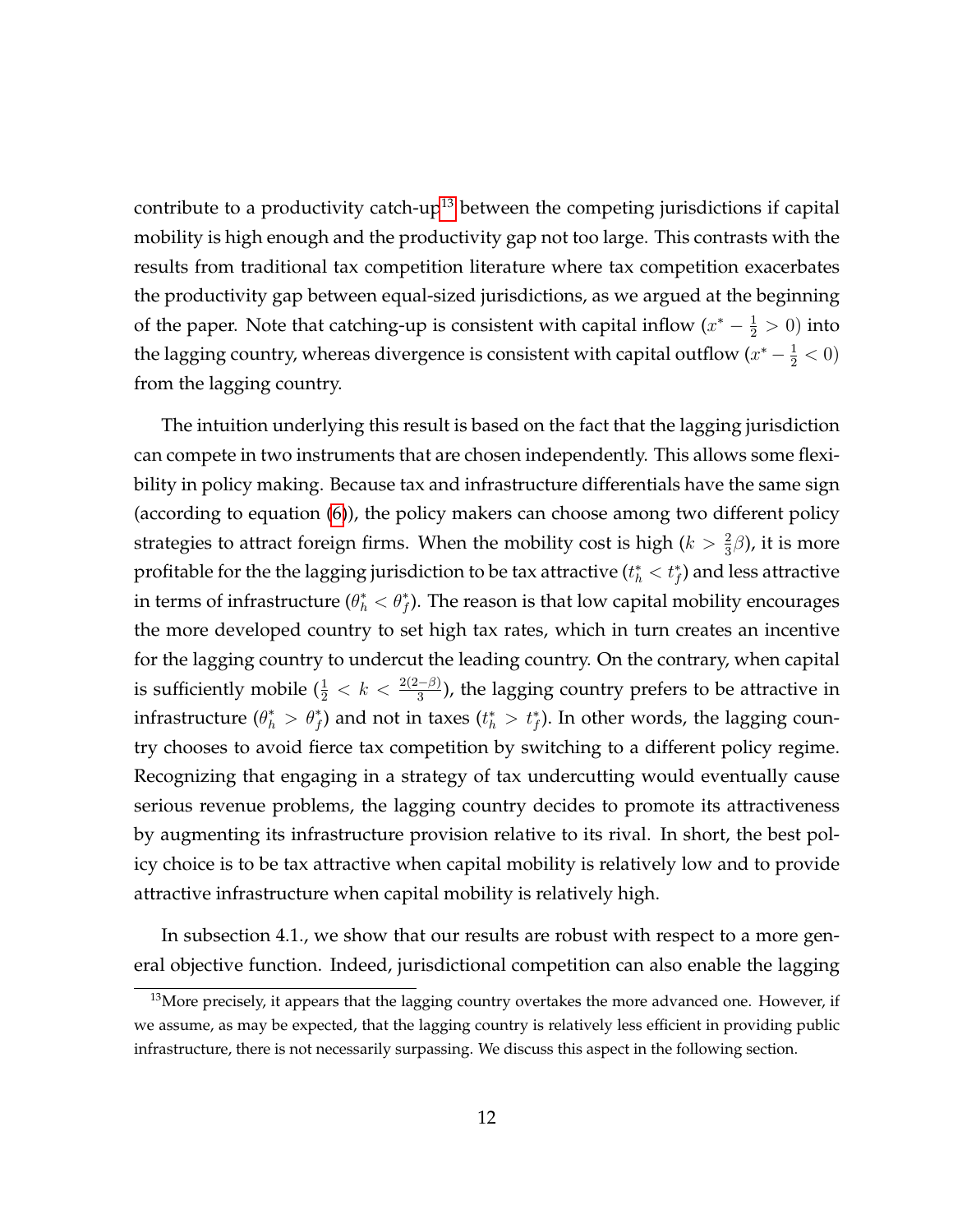country to catch up when the governments' objective function (see [\(3\)](#page-9-3)) accounts for private and public consumption.

We can now state the following proposition.

**Proposition 1** *When the competing economies are identical in size, jurisdictional competition can induce the lagging country to catch up if capital mobility is sufficiently high and the initial productivity gap is not too large.*

This result contrasts with Cai and Treisman (2005) where tax competition *always* increases divergence between jurisdictions for any difference in initial endowments.

#### **3.2.2 Unequally sized countries**

Now, we consider two unequally sized countries. We still assume that  $h$  is the lagging country ( $\beta > 1$ ), which can be small ( $0 < S < \frac{1}{2}$ ) or large ( $S > \frac{1}{2}$ ). The change in the productivity gap induced by tax cum infrastructure competition is given by  $(\Theta_f (\Theta_h) - (\Theta_f^0 - \Theta_h^0) = \theta_f^* - \theta_h^*.$  Consequently, we obtain

<span id="page-13-0"></span>
$$
\theta_f^* - \theta_h^* = \frac{2(\beta - 1)}{3k - 2} + \frac{k(1 - 2S)}{3k - 2}.
$$
 (7)

The result shows that size asymmetry matters when we investigate the role of fiscal competition on the productivity gap across countries.

Firstly, we consider that the lagging is relatively small,  $0 < S < \frac{1}{2}$ . In this case, the impact of jurisdictional competition on economic catch-up is increased compared to size symmetry.

We observe that size asymmetry reinforces the impact of tax cum infrastructure competition on productivity catching-up if  $\frac{1}{2} < k < \frac{2}{3}$  (the second term of [\(7\)](#page-13-0) is negative), while it reinforces the impact on productivity divergence if  $k > \frac{2}{3}$  (the second term of [\(7\)](#page-13-0) is positive).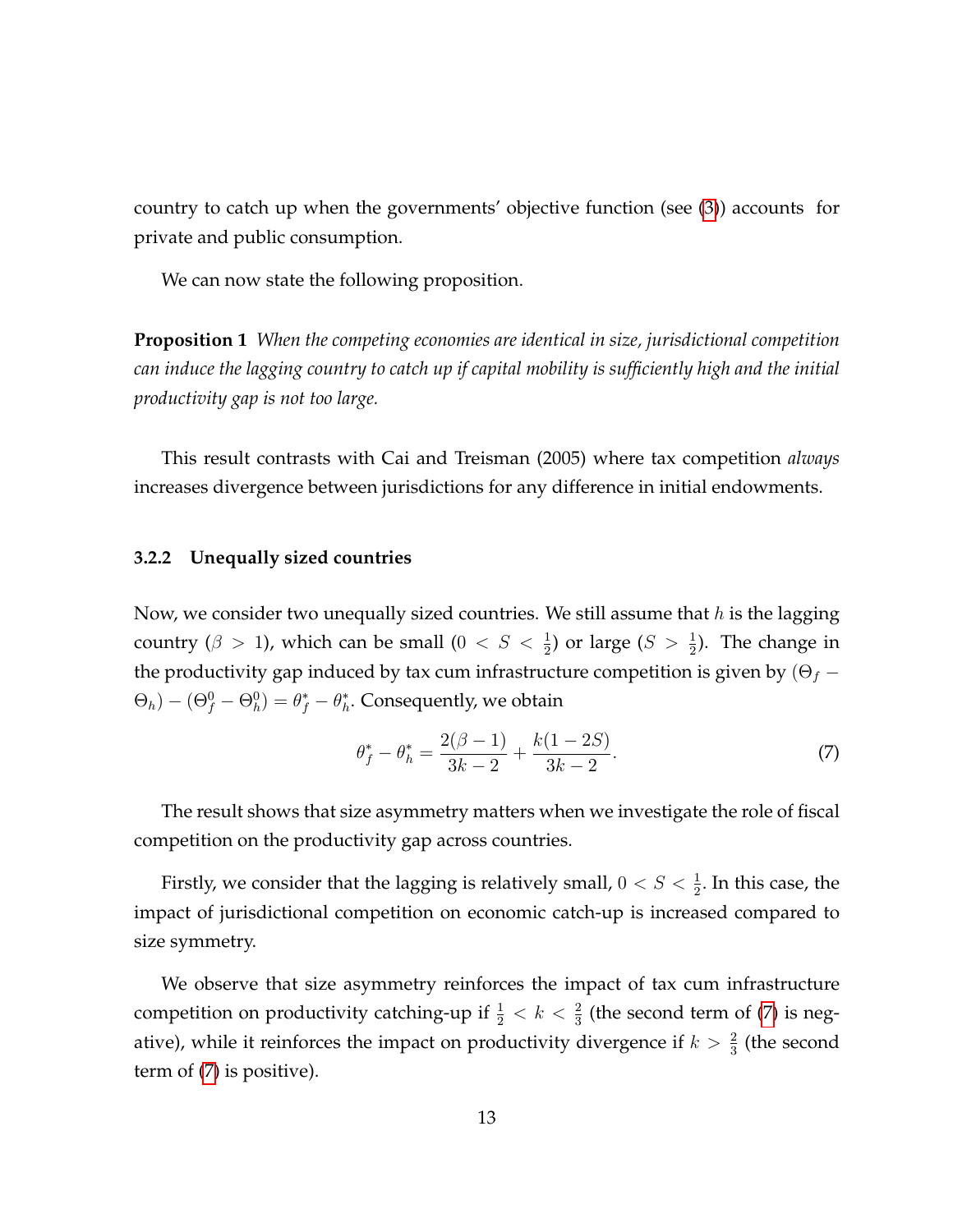These effects can be explained as follows. In case of high capital mobility ( $\frac{1}{2} < k <$ 2  $\frac{2}{3}$ ), the lagging country can avoid fierce tax competition by increasing its infrastructure provision. If the lagging country is small, this effect is even stronger. To understand why this is the case, assume for a moment a uniform level of productivity across the competing jurisdictions but unequal country sizes.

According to the standard tax competition literature small countries face more elastic tax bases than larger countries if tax rates are uniform. Consequently, small jurisdictions undercut larger rivals. However, **i**f the small country provides sufficiently more infrastructure than its larger rival, the capital elasticity it faces will decrease to such an extent that tax dumping becomes needless (see Pieretti and Zanaj, 2011). Consequently, if capital mobility is high enough, a small lagging country will be attractive in infrastructure provision more than in case of size symmetry.

However, if capital mobility is relatively low  $(k > \frac{2}{3})$ , a small lagging country will favor tax competitiveness, but more intensively than in case of size symmetry. This follows again from the elasticity rule that was highlighted above.

Taking into account the positivity condition on  $\theta_i$  and  $t_i$  ( $i = h, f$ ), which implies  $\frac{1}{2} < k < \underline{k}$ , we conclude that tax cum infrastructure competition induces international productivity catch-up  $(\theta_f^* - \theta_h^* < 0)$  if capital mobility is high enough  $(\frac{1}{2} < k < \frac{2-\beta}{2-S})$ and the productivity lag is not too high ( $\beta < 1 + \frac{S}{2}$ ).

We can now state the following proposition

**Proposition 2** *When the lagging country is small,*

- **(a)** *inter-jurisdictional competition can induce international productivity catch-up if capital mobility is sufficiently high and the productivity gap is not too large;*
- **(b)** *the smaller the lagging country the more inter-jurisdictional competition will promote catching up if capital mobility is high enough and the initial lag not too high.*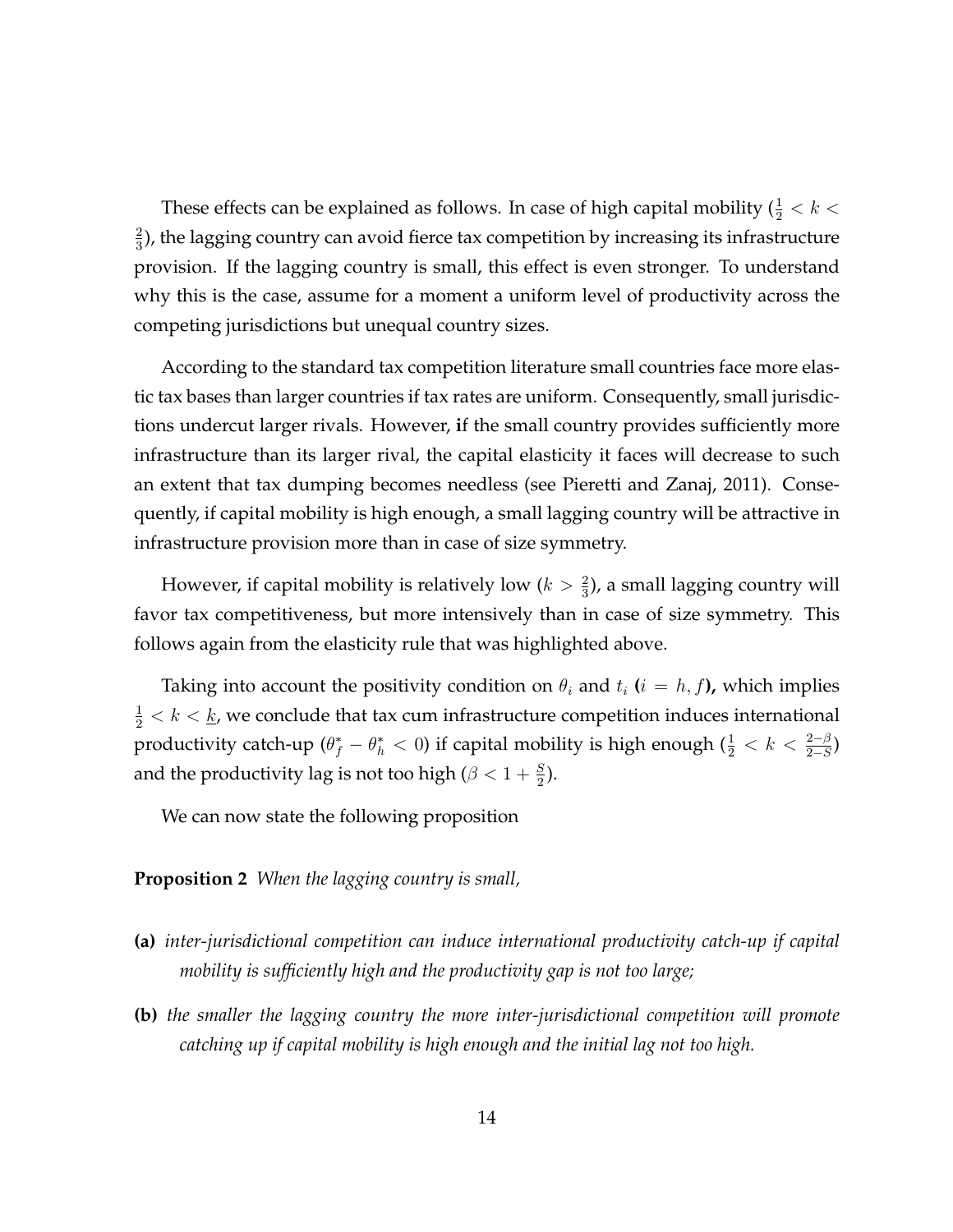Consider now the case where the lagging country is large,  $\frac{1}{2} < S < 1$ . Then, the effect of jurisdictional competition on catch-up and divergence is weaker than in case of size symmetry. Indeed, in this case, the elasticity rule we just highlighted makes the lagging jurisdiction less responsive in infrastructure provision when capital mobility is high and less tax aggressive when capital mobility is low.

Taking into account the positivity condition on  $\theta_i$  and  $t_i$  ( $i = 1, 2$ ), which implies  $\frac{1}{2} < k < \underline{k}$ , we can conclude that there is catching up only if  $\frac{1}{2} < k < \min\left\{\underline{k}, \frac{2(\beta-1)}{2S-1}\right\}$  $2S-1$  $\bigg\}$ . Particularly, if the initial gap is small enough,  $\beta < \frac{2(1+S)}{3}$ , the catch-up condition is  $\frac{1}{2} < k < \frac{2(\beta-1)}{2S-1}.$ 

We can now state the following proposition

**Proposition 3** *When the lagging country is large,*

- **(a)** *inter-jurisdictional competition can enable the lagging jurisdiction to catch up if capital mobility is sufficiently high and the productivity gap is not too large;*
- **(b)** *size asymmetry weakens the effect of inter-jurisdictional competition on productivity catchup.*

The result indicates that size matters when we analyze whether inter-jurisdictional competition is able to promote economic catch-up. In particular, when the lagging economy is large, size asymmetry mitigates the effect of international competition on economic catch-up. This is at odds with the case when the lagging country is small.

Finally, contrary to Cai and Treismen (2005) who find that regional inequality increases when capital becomes highly mobile, we demonstrate the opposite, namely that the development gap widens when capital becomes less mobile.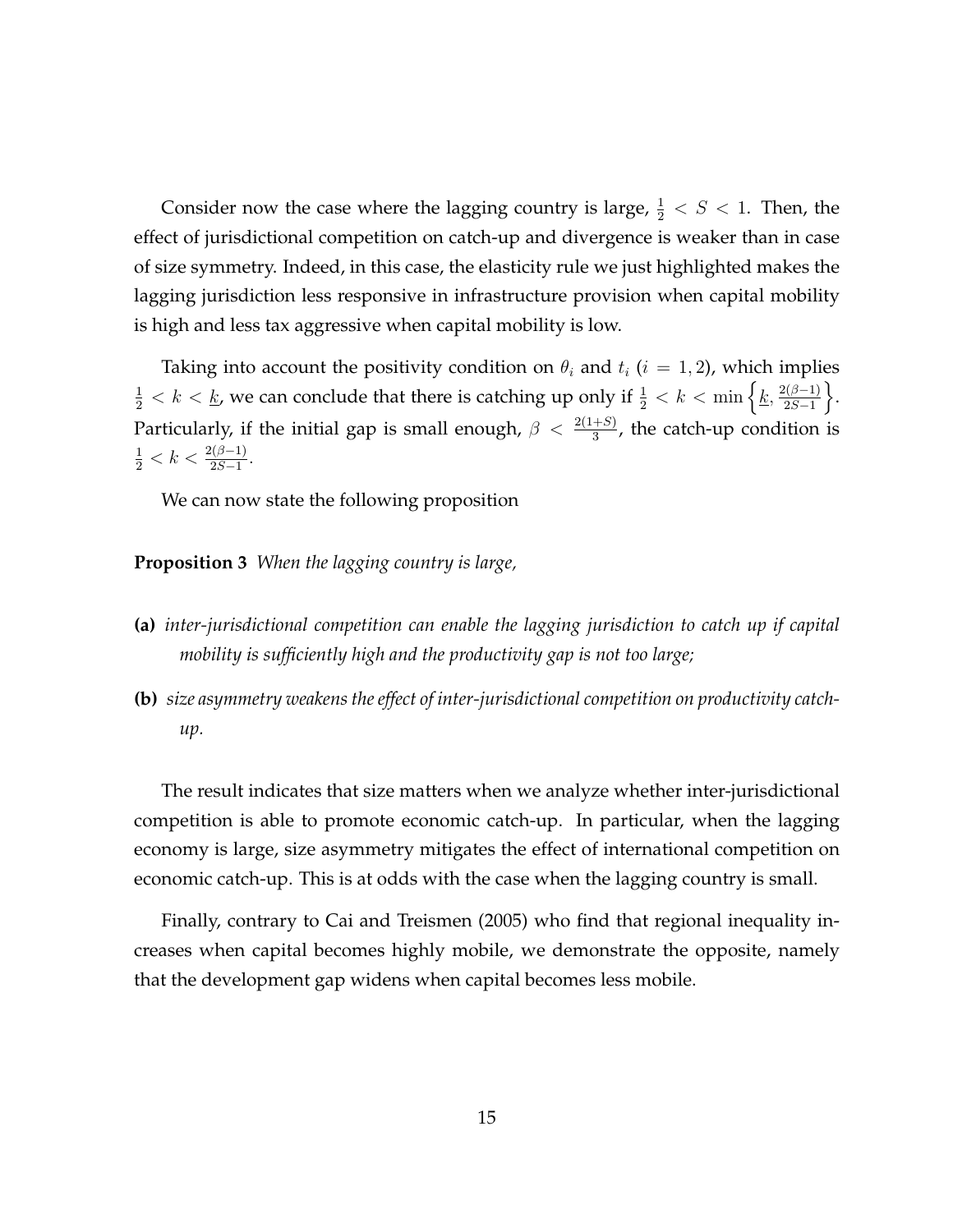## **4 Extensions and discussion**

In this section, we discuss different assumptions we made until now. Firstly, let us now consider a more general governmental objective function by assuming  $\lambda > 1$  instead of the special case  $\lambda \to \infty$ . Secondly, we now allow for efficiency heterogeneity in infrastructure provision across the competing jurisdictions.

#### **4.1 Extended objective functions**

Let us assess the robustness of the above results when the governments' objective function includes private and public consumption. Therefore, assume that the jurisdictions  $h$  and  $f$  choose tax rates and infrastructure expenditures that maximize the following objective functions

<span id="page-16-0"></span>
$$
V_h = x (y_h - t_h) + \lambda B_h \text{ and } V_f = (1 - x) (y_f - t_f) + \lambda B_f \tag{8}
$$

with  $\lambda > 1$ .

Next, we deduce conditions that enable the lagging country to catch up. First, we solve the game when the jurisictions compete simultaneously in their strategic variables. In the Appendix, we address the case where the policy instruments are chosen sequentially.

Replacing  $B_i$  and  $y_i$  respectively by  $B_i = t_i x_i - \frac{1}{2}$  $\frac{1}{2}\theta_i^2$  and  $y_i = q + \Theta_i^0 + \theta_i$  ( $i = h, f$ ,  $x_h = x$  and  $x_f = 1 - x$ ) in [\(8\)](#page-16-0) and substituting [\(2\)](#page-8-1) for x, it is convenient to demonstrate that the above objective functions are concave in  $t_i$  and  $\theta_i$  if  $k > \frac{\lambda}{2(\lambda-1)}$  with  $\lambda > 1$ . Solving the game, yields a unique Nash equilibrium in pure strategies characterized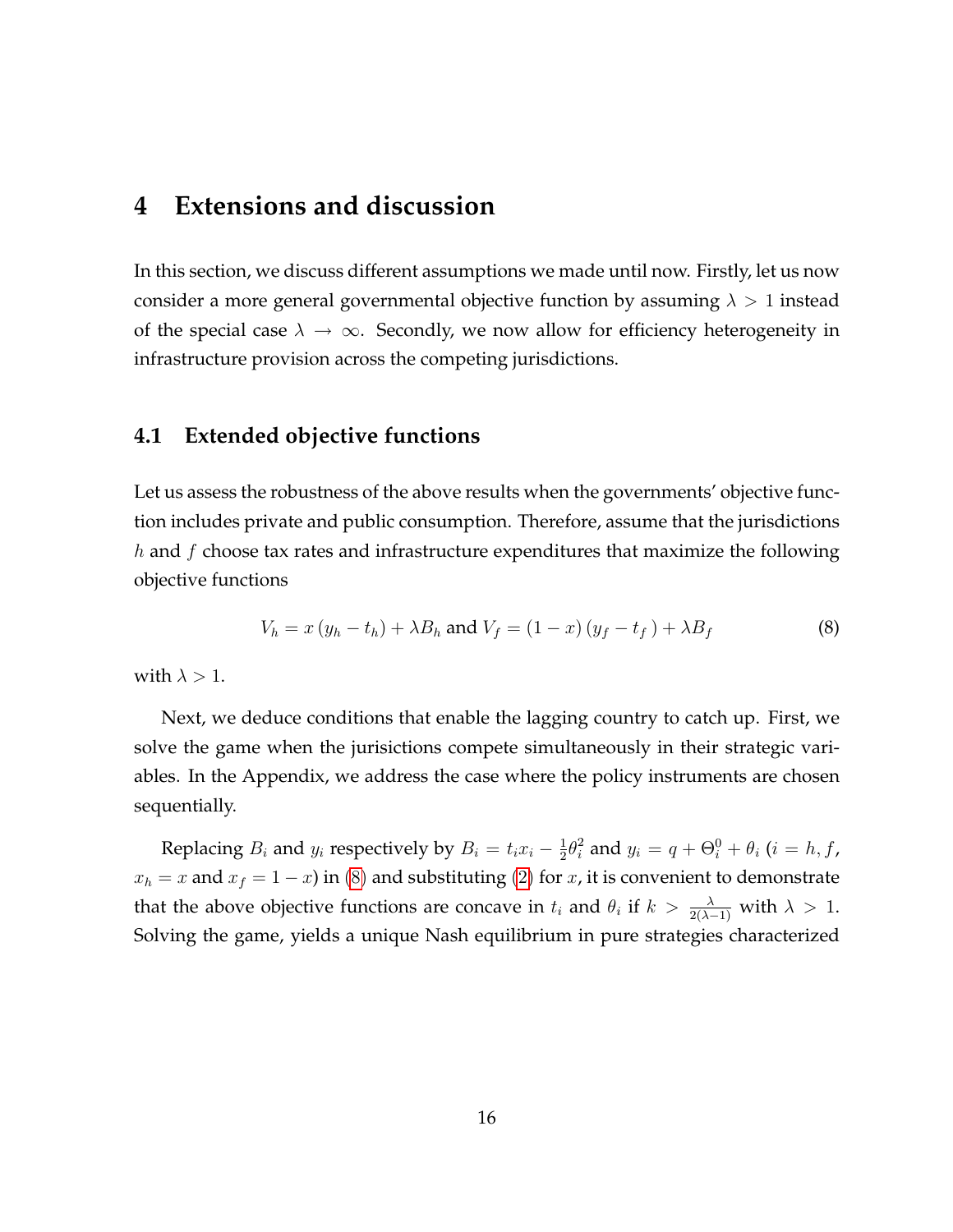by the following equilibrium values $14$ 

$$
\theta_h^* = \frac{k(1+S)(\lambda-1) - \lambda \beta}{3k(\lambda-1) - 2\lambda},
$$
  

$$
\theta_f^* = \frac{k(2-S)(\lambda-1) + \lambda(\beta-2)}{3k(\lambda-1) - 2\lambda}.
$$

The equilibrium number of moving firms is

$$
x^* = \frac{k(1+S)(\lambda-1)-\lambda\beta}{3k(\lambda-1)-2\lambda} = \theta_h^*.
$$

Furthermore, it appears that

$$
\theta_f^* - \theta_h^* = \frac{2(\beta - 1)\lambda}{3k(\lambda - 1) - 2\lambda} + \frac{k(1 - 2S)(\lambda - 1)}{3k(\lambda - 1) - 2\lambda}
$$

and

$$
t_h^* - t_f^* = k \frac{3\beta - 2 (S + 1)}{3k(\lambda - 1) - 2\lambda} + k (\theta_h^* - \theta_f^*).
$$

For simplicity and without loss of generality, we only consider the symmetric case**,**  $S=\frac{1}{2}$  $\frac{1}{2}$ . The productivity gap becomes

$$
\theta_f^* - \theta_h^* = \frac{2\lambda(\beta - 1)}{3k(\lambda - 1) - 2\lambda}
$$

:

Taking account of the above concavity condition and the positiveness conditions on  $\theta_h^*,\theta_f^*,t_h^*$  and  $t_f^*,$  it is convenient to prove $^{15}$  $^{15}$  $^{15}$  that the lagging country catches up  $(\theta_f^*-\theta_h^*<$ 0) iff  $\frac{\lambda}{2(\lambda-1)} < k < \frac{2(2-\beta)}{3}$  when  $\lambda$  is sufficiently larger than 1 and  $1 < \beta < \frac{5}{4}$ . In other words we recover a result which is in line with Proposition 1.

Finally, we can write  $t^*_h-t^*_f=\Psi+\frac{3k}{2}\left(\theta^*_h-\theta^*_f\right)$  with  $\Psi=\frac{3k(\beta-1)}{3k(\lambda-1)-2\lambda}$ , where  $\Psi<0$ when  $\theta_h^* > \theta_f^*$ . Consequently,  $\theta_h^* > \theta_f^*$  does not necessarily imply  $t_h^* > t_f^*$ , which is the case when  $\lambda \to \infty$ .

<span id="page-17-0"></span><sup>&</sup>lt;sup>14</sup>Note that at equilibrium, we have  $B_i > 0$  ( $i = h, f$ ) for sufficently large  $\lambda$ .

<span id="page-17-1"></span><sup>&</sup>lt;sup>15</sup>The proofs are provided on request.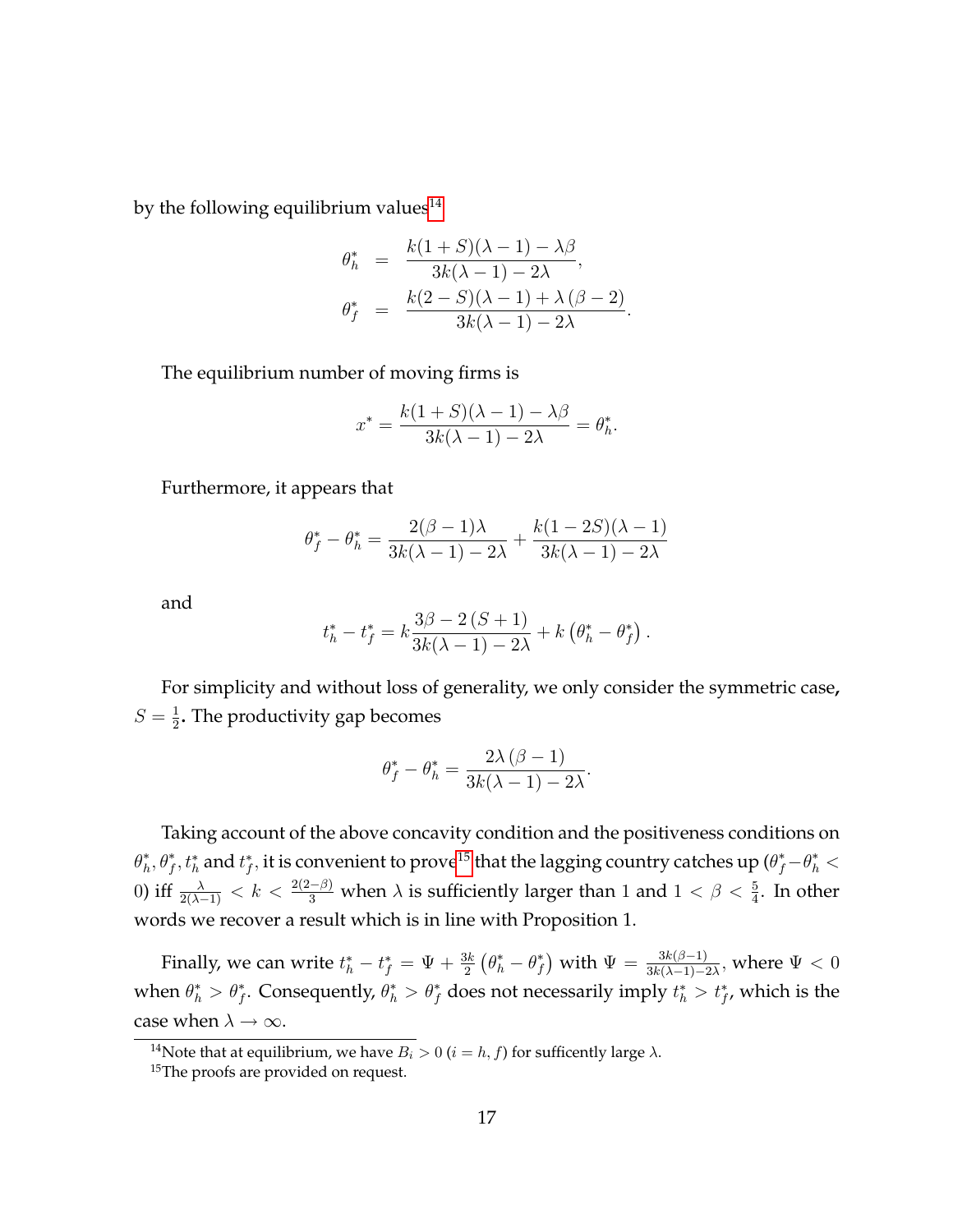#### **4.2 Efficiency heterogeneity**

Now we analyze how efficiency heterogeneity in public provision impacts the equilibrium values of the model. To this purpose, we assume that the lagging country is relatively less efficient in providing public infrastructure. Hence, the objective functions become  $B_h = t_h x - \frac{g}{2}$  $\frac{g}{2}\theta_h^2$  and  $B_f = t_f(1-x) - \frac{1}{2}$  $rac{1}{2}\theta_f^2$  $j^2_f$ , with  $g>1$ .

For sake of simplification we assume that  $S=\frac{1}{2}$  $\frac{1}{2}$ . Furthermore, we confine ourselves to the case where jurisdictions maximize net tax revenue (public consumption) and compete simultaneously in taxes and infrastructure. The following equilibrium values can be deduced

$$
\theta_h^* = \frac{\frac{3}{2}k - \beta}{3gk - (1+g)},
$$
  

$$
\theta_f^* = \frac{g(\frac{3}{2}k + \beta - 1) - 1}{3gk - (1+g)}.
$$

Hence, the difference in the amount of infrastructure provision is

$$
\theta_f^* - \theta_h^* = \frac{(1+g)(\beta-1)}{(3gk - (1+g))} + \frac{3k(g-1)}{2(3gk - (1+g))}.
$$

Because  $\theta_i^* > 0$ ,  $t_i^* > 0$  and  $0 < x^* < 1$ , we require that, either  $k > k$ , where  $\overline{k} = \max\left\{\frac{1+g}{3g}\right\}$  $\frac{+g}{3g},\frac{2\beta}{3}$  $\frac{2\beta}{3},\frac{2(1-g(\beta-1))}{3g}$  $\}$  or  $\frac{1}{2} < k < \underline{k}$ , where  $\underline{k} = \min \left\{ \frac{1+g}{3g} \right\}$  $\frac{+g}{3g},\frac{2\beta}{3}$  $\frac{2\beta}{3},\frac{2(1-g(\beta-1))}{3g}$  $\mathrm{with}$  $\beta > 1$ .

It follows that  $\Theta_f - \Theta_h = (\theta_f^* - \theta_h^*) - (\beta - 1) = -(\beta - 1) \frac{3gk - 2(1+g)}{3gk - (1+g)} + \frac{\frac{3}{2}k(g-1)}{3gk - (1+g)}$  $\frac{\frac{1}{2}\kappa(g-1)}{3gk-(1+g)}$ . Therefore, catching-up does not necessarily mean that the lagging jurisdiction will surpass its ( $\Theta_f-\Theta_h< 0$ ) rival. Indeed, if  $k<\frac{2[1-g(\beta-1)]}{3g}$ , the difference  $\Theta_f-\Theta_h$  can be positive if  $q$  is high enough.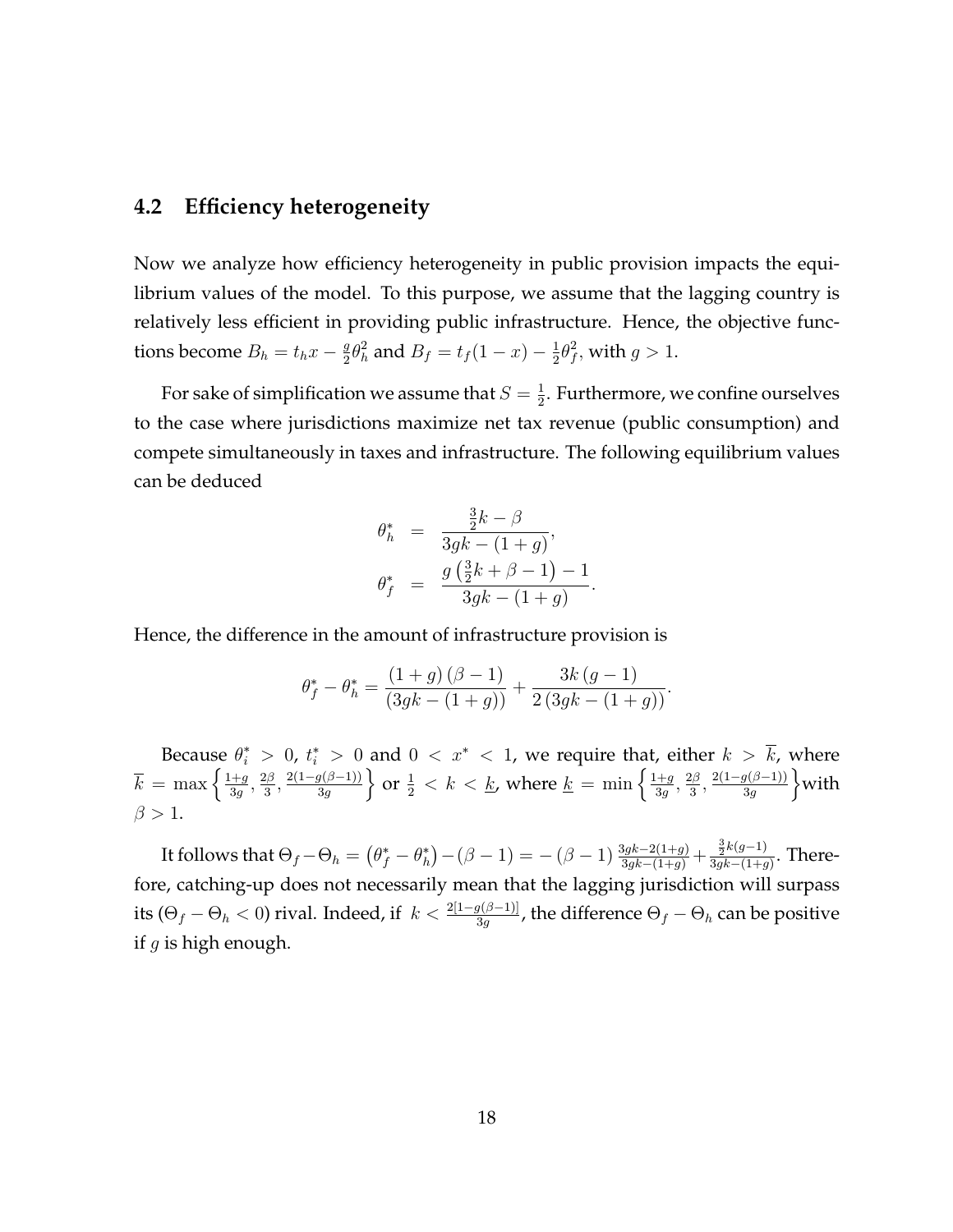## **5 Conclusions**

In this paper, we investigate whether tax and infrastructure competition can induce less developed jurisdictions to catch up with more developed ones. To this aim, we employ a game-theoretical approach where jurisdictions, that are asymmetric in size and in initial infrstructure endowments, compete for international capital that is imperfectly mobile.

Our results suggest that tax cum infrastructure competition can enable a lagging jurisdiction to catch up if capital mobility is high enough and the initial productivity gap is not too large. This qualifies the main conclusion of Cai and Treisman (2005) who argue that inter-jurisdictional competition always widens the productivity gap if capital is perfectly mobile.

One key element of our model is the existence of flexibility in policy-making, which is enabled by the use of two independent competition instrument. When capital mobility is low the best policy of the lagging country is to favor tax under-cutting instead of infrastructure over-bidding. As a result, this widens the already existing productivity gap among the competing jurisdictions. When capital mobility is sufficiently high, the lagging country adopts a policy switch, which favors infrastructure over-bidding. The resulting effect is catching-up.

Our paper also demonstrates that size asymmetry among countries may reinforce or weaken the effect of inter-jurisdictional competition on the initial productivity gap.

In this paper we analyzed the effect of inter-jurisdictional competition on the productivity gap of competing economies within a static model. This is surely a limitation of the analysis because it provides little information about the time trajectories of the productivity asymmetry among countries. In particular, we did not answer important questions about long-run convergence or divergence and the existence of possible steady states and the way to reach them. In a future work these issues should be addressed within a dynamic extension of our model.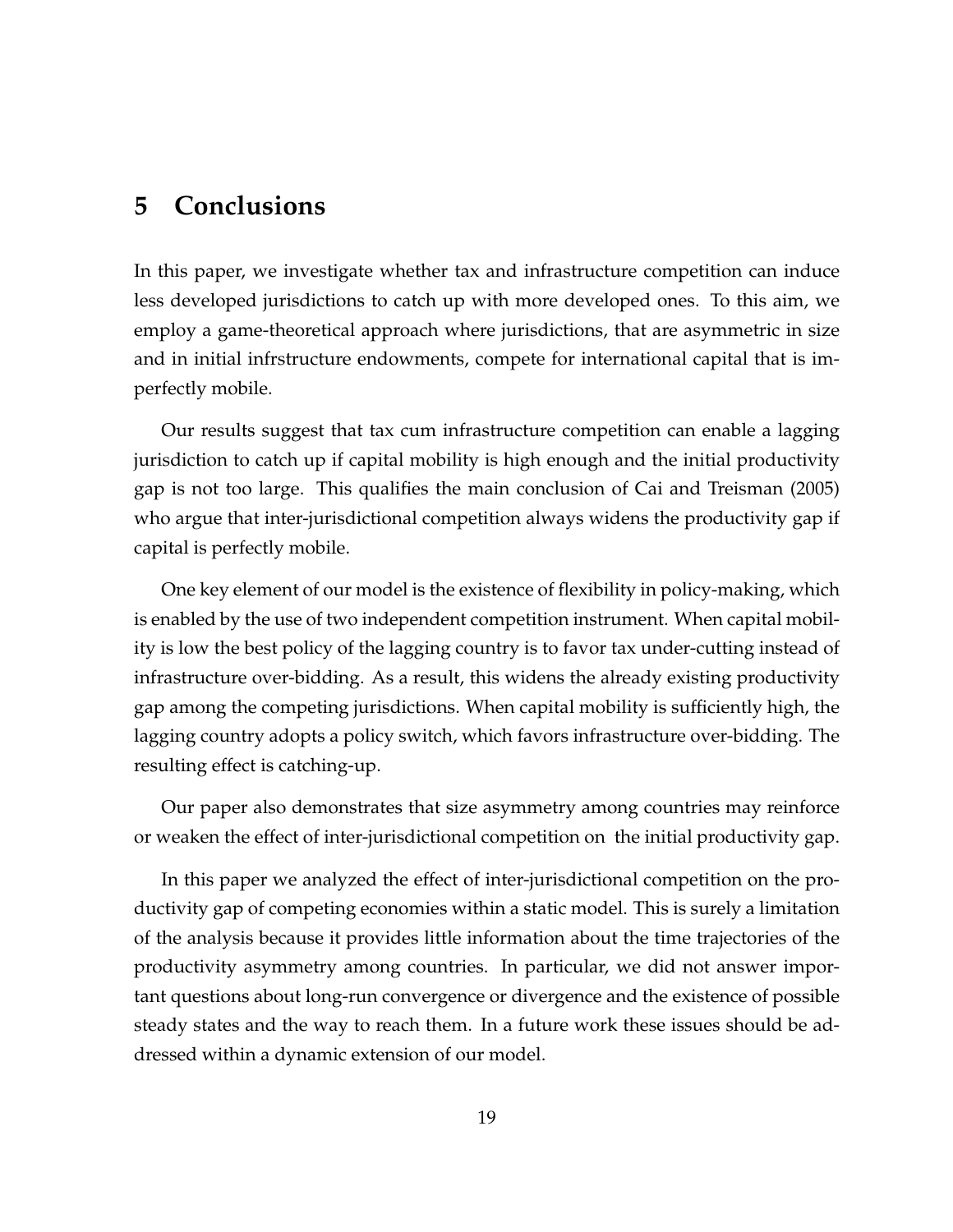## **References**

- [1] Bucovetsky S., 1991. Asymmetric Tax Competition. Journal of Urban Economics 30, 167–181.
- [2] Cai H.B. and D. Treisman, 2005. Does competition for capital discipline governments? Decentralization, globalization, and public policy. American Economic Review 95(3), 817-830.
- [3] Easterly W. and S. Rebelo, 1993. Fiscal policy and economic growth: an empirical investigation. Journal of Monetary Economics 32, 417-458.
- [4] Ezcurra R. and P. Pascual, 2008. Fiscal decentralization and regional disparities: evidence from several European Union countries. Environment and Planning A 40(5), 1185-1201.
- [5] Fuest C., 1995. Interjurisdictional competition and public expenditure: is tax coordination counterproductive? Finanzarchiv (52), 478-496.
- [6] Fernald J.G., 1999. Roads to prosperity? Assessing the link between public capital and productivity. American Economic Review 89(3), 619-638.
- [7] Fedderke J.W. and Z. Bogetic, 2009. Infrastructure and growth in south Africa: direct and indirect productivity impacts of 19 infrastructure measures. World Development 37(9), 1522-1539.
- [8] Hindriks J., S. Peralta and S. Weber, 2008. Competing in taxes and investment under fiscal equalization. Journal of public economics 92, 2392-2402.
- [9] Hauptmeier S., F. Mittermaier and J. Rincke, 2012. Fiscal competition over taxes and public inputs. Regional science and urban economics 42, 407-419.
- [10] Kanbur, R., and M. Keen, 1993. Jeux Sans Frontières: Tax competition and tax coordination when countries differ in size. American Economic Review 83, 877– 893.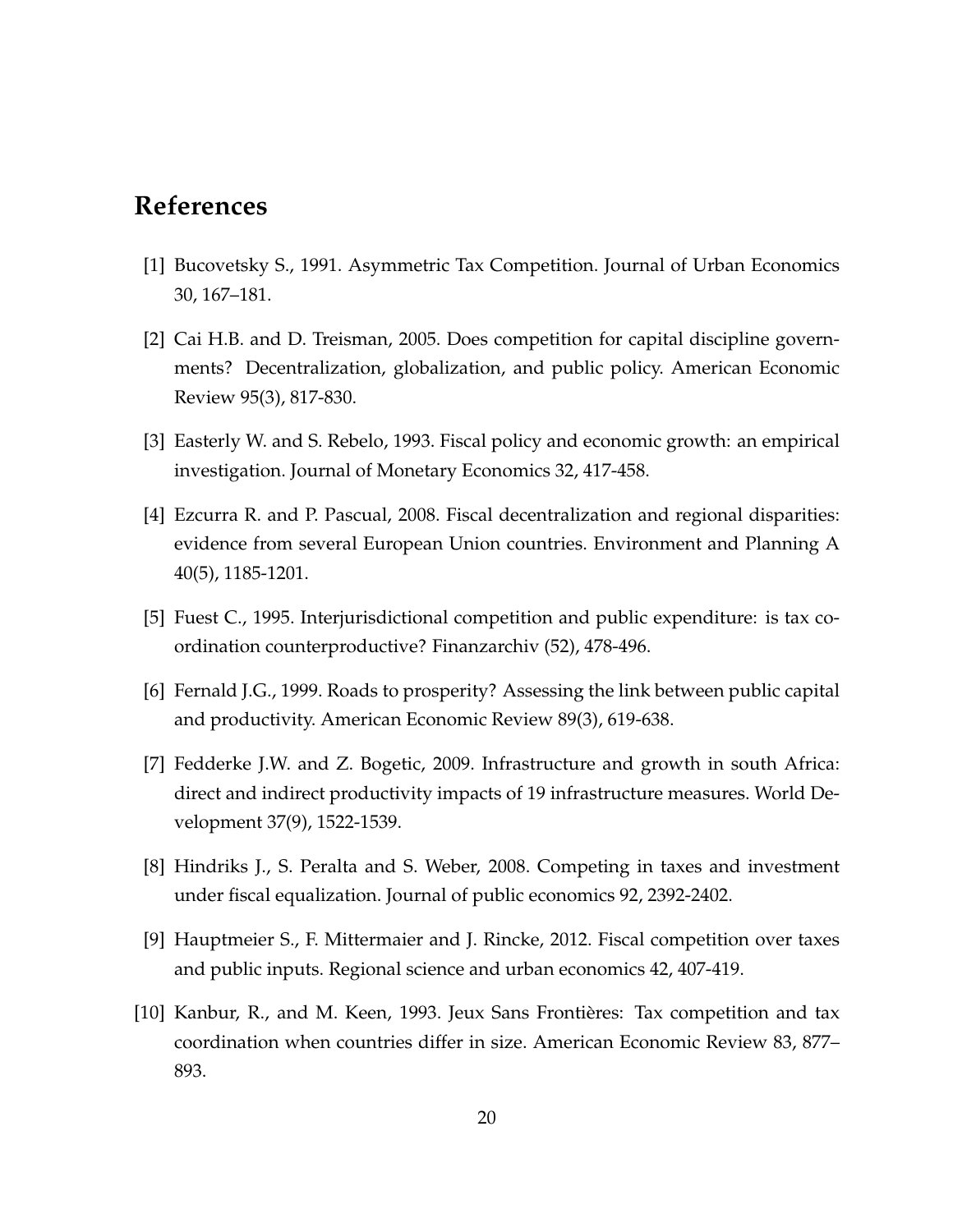- [11] Keen M. and M. Marchand, 1997. Fiscal competition and pattern of public expenditure. Journal of public economics 66, 33-53**.**
- [12] Ogura L.M., 2006. A note on tax competition, attachment to home, and underprovision of public goods. Journal of Urban Economics 59, 252-258.
- [13] Pieretti P. and S. Zanaj, 2011. On tax competition, public goods provision and jurisdictions' size. Journal of international economics 84, 124-130.
- [14] Rodríguez-Pose A., and R. Ezcurra, 2010. Does decentralization matter for regional disparities? A cross-country analysis. Journal of Economic Geography 10(5), 619-644.
- [15] Sorens J., 2014. Does Fiscal Federalism Promote Regional Inequality? An Empirical Analysis of the OECD, 1980–2005. Regional Studies 48, 239-253.
- [16] Thomas K.P., 2007. Investment incentives: Growing use, uncertain benefits, uneven controls. The Global Subsidies Initiative (GSI) of the International Institute for Sustainable Development (IISD). Geneva, Switzerland
- [17] Wildasin D.E., 1991. Some rudimentary 'duopolity' theory. Regional Science and Urban Economics 21, 393-421.
- [18] Wilson J.D., 1991. Tax competition with interregional differences in factor endowments. Regional Science and Urban Economics 21, 423-451.
- [19] Wilson, J. D., 1999. Theories of tax competition. National Tax Journal 52, 269–304.
- [20] Yu Y.H., L. Zhang, F.H. Li and X.Y. Zheng, 2011. On the determinants of public infrastructure spending in Chinese cities: A spatial econometric perspective. The Social Science Journal 48, 458–467.
- [21] Zissimos B. and M. Wooders, 2008. Public good differentiation and the intensity of tax competition. Journal of public economics 92, 1105-1121.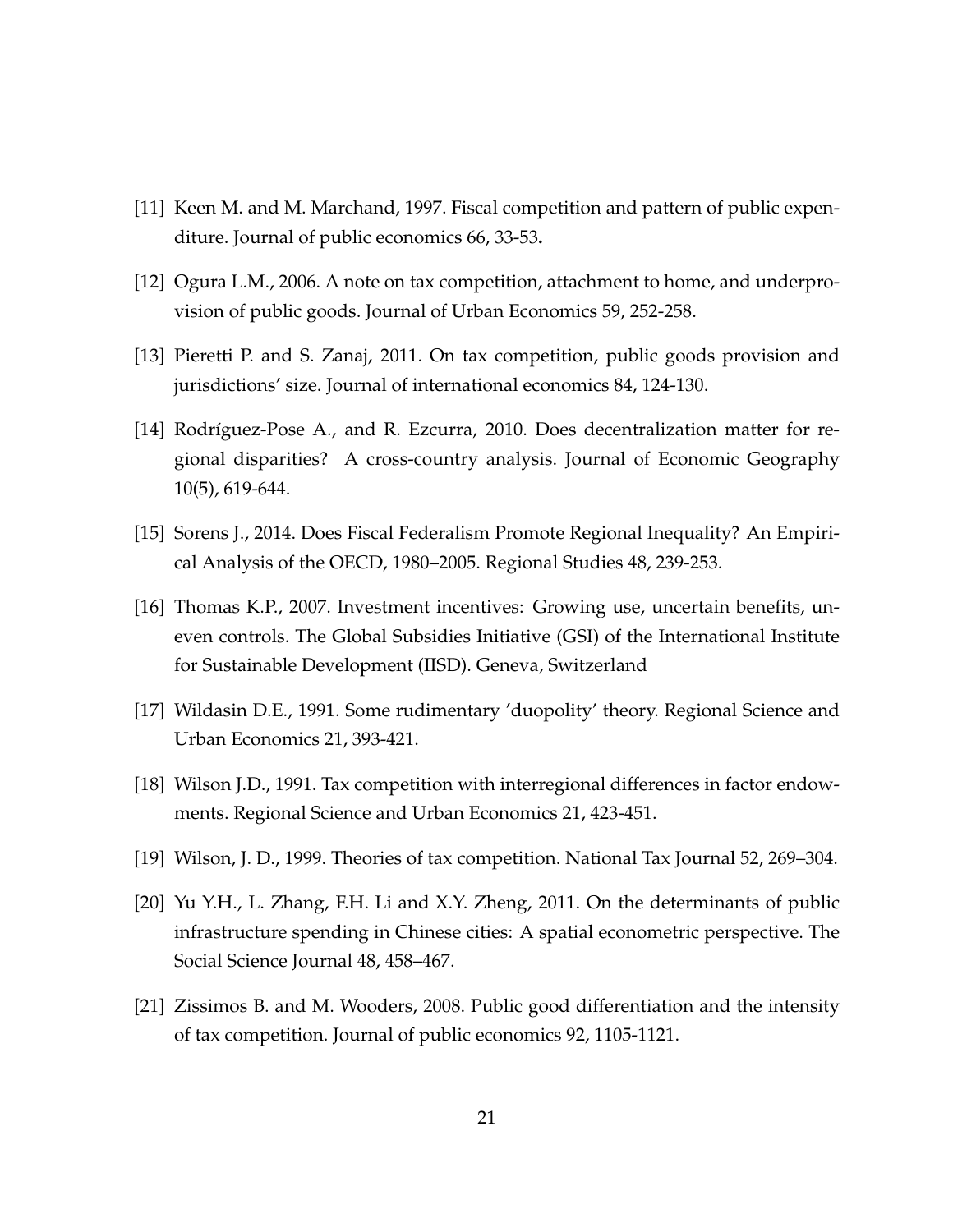## **A Sequential game in taxes and infrastructure**

In section 3, we consider a *simultaneous game* when the governments maximize tax revenues. To check the robustness of our results, we now assume that the governments choose the level of public infrastructure and tax rates *sequentially*. This choice follows from the rule that the most irreversible decision must be made first. In other words, we assume that the jurisdictions set the level of infrastructure first and then the level of tax rates. Then, we solve the game by backward induction.

#### **A.1 Subgame perfect Nash equilibrium**

Starting from the second stage, each government maximizes its objective with respect to its tax rate assuming its rival's rate as given. The first order conditions yield the following unique equilibrium in tax rates

<span id="page-22-1"></span>
$$
t_h^* = \frac{1 - \beta + k(1 + S_h) - \theta_f + \theta_h}{3}, \ \ t_f^* = \frac{\beta - 1 + k(2 - S_h) + \theta_f - \theta_h}{3}.
$$
 (9)

The type of the firm that is indifferent in investing at home or abroad is

$$
x^* = \frac{1 - \beta + k(1 + S_h) + \theta_h - \theta_f}{3k}.
$$

After substituting the above tax rates into the jurisdictions' objective functions we can solve the game for stage 1, when the governments compete in public infrastructure. The first order conditions lead to the unique equilibrium in public inputs

<span id="page-22-0"></span>
$$
\theta_h^* = \frac{2}{3} \frac{3k(1+S) - (3\beta - 1)}{9k - 4}, \ \ \theta_f^* = \frac{2}{3} \frac{3k(2-S) + 3(\beta - 1) - 2}{9k - 4}.
$$
 (10)

:

Introducing [\(10\)](#page-22-0) into [\(9\)](#page-22-1) yields the equilibrium values

$$
t_h^* = \frac{k[3k(1+S_h) + 1 - 3\beta]}{9k - 4}, \ \ t_f^* = \frac{k[3k(2-S_h) - 5 + 3\beta]}{9k - 4}
$$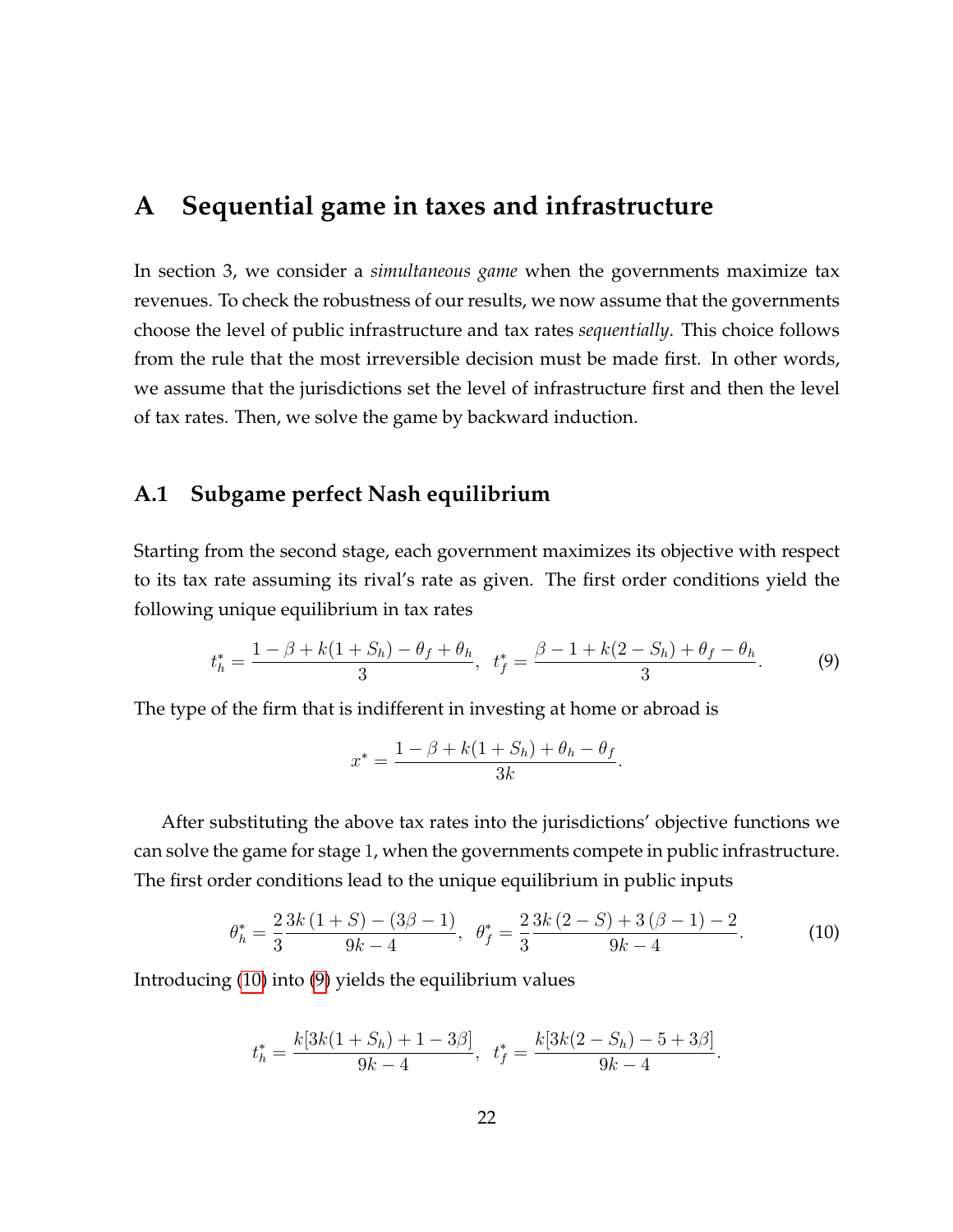It is easy to see that

$$
t_h^* = \frac{3k}{2} \theta_h^*, \ t_f^* = \frac{3k}{2} \theta_f^*.
$$
 (11)

The sub-game perfect Nash equilibrium is  $((\theta_h^*, t_h^*), (\theta_f^*, t_f^*)$ ). The number of firms in country  $h$  is given by

$$
x^* = \frac{3k(1+S_h) + 1 - 3\beta}{9k - 4}.
$$

Hence, the number of firms located in the country h equals  $x^* = \frac{3}{2}$  $\frac{3}{2}\theta_h$ . Moreover, when  $k > \frac{2}{9}$ , the budgets  $B_i$   $(i = h, f)$  are strictly concave in  $\theta_i$   $(i = h, f)$ . Consequently, the first order conditions are not only necessary, but also sufficient.

#### **A.2 Non-negativity conditions**

We now analyze under which conditions we can impose  $\theta_i^* \geq 0$ ,  $t_i^* \geq 0$ ,  $(i = h, f)$  and  $0 < x^* < 1$ . From [\(10\)](#page-22-0), it is easy to see that  $\theta_h^* \ge 0$  and  $\theta_f^* \ge 0$  if and only if one of the following conditions hold: either

$$
k \ge \frac{3\beta - 1}{3(1 + S_h)}
$$
 and  $k \ge \frac{5 - 3\beta}{3(2 - S_h)}$ ,

when the denominators are positive, i.e.,  $k > \frac{4}{9}$ , the numerators are positive; or

$$
k \le \frac{3\beta - 1}{3(1 + S_h)}
$$
 and  $k \le \frac{5 - 3\beta}{3(2 - S_h)}$ ,

when the denominators are negative, i.e.,  $k < \frac{4}{9}$ , the numerators are negative.

We can deduce the following conditions on the initial productivity gap  $\beta$ .

(a) when  $k > \frac{4}{9}$ , the condition on  $\beta$  is

$$
\frac{5}{3} + k(S_h - 2) \le \beta \le k(1 + S_h) + \frac{1}{3};
$$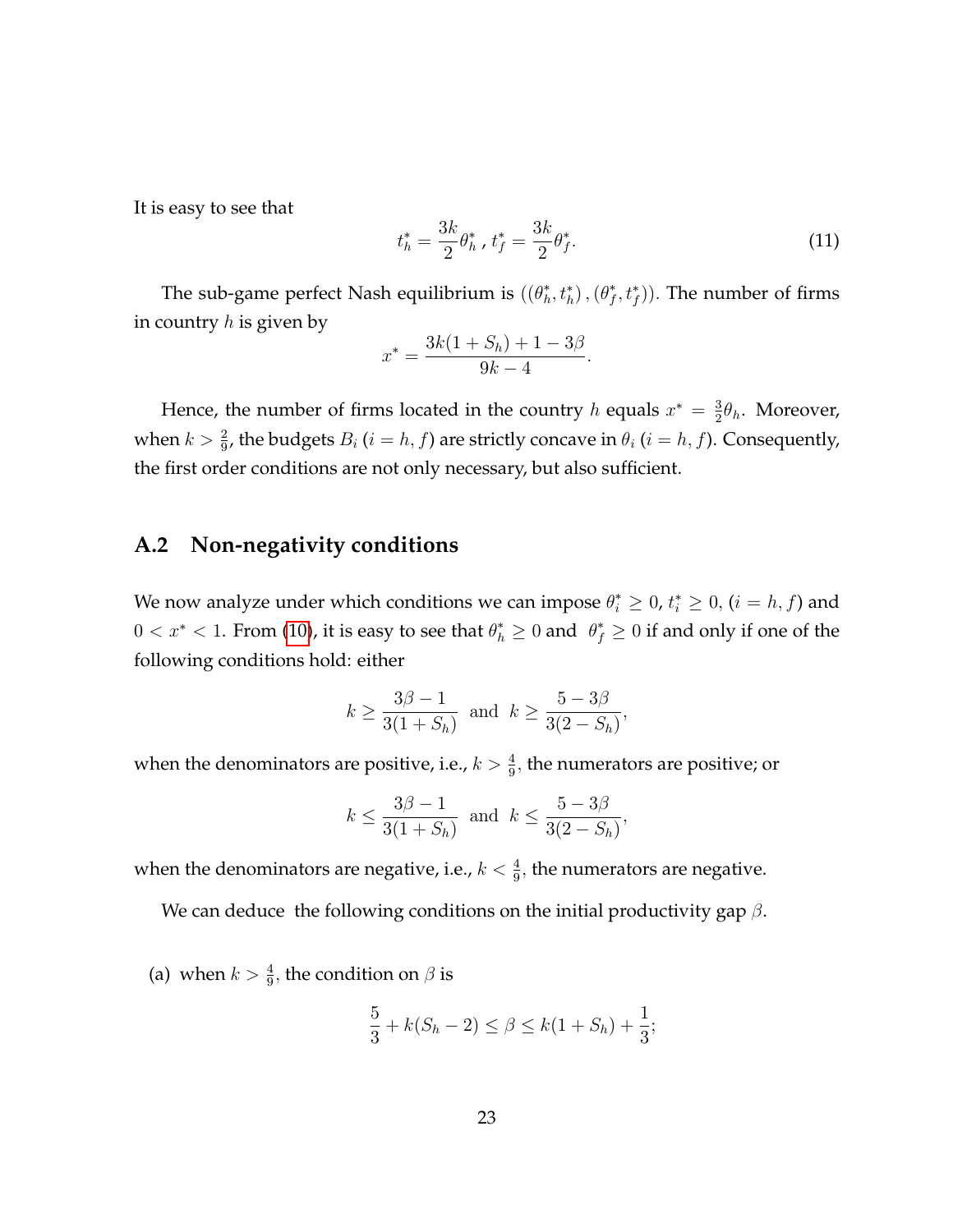(b) when  $\frac{2}{9} < k < \frac{4}{9}$ , the condition on  $\beta$  is

$$
k(1+S_h) + \frac{1}{3} \le \beta \le \frac{5}{3} + k(S_h - 2).
$$

Notice that when the conditions (*a*) and (*b*) are verified, we have  $x^* \in (0,1)$ .

In short, non-negativity of the policy instruments requires that  $\frac{2}{9} < k < \underline{k}$ , where  $\underline{k} = \min \left\{ \frac{4}{9} \right\}$  $\frac{4}{9}, \frac{3\beta-1}{3(1+S)}, \frac{5-3\beta}{3(2-S)}$  $3(2-S)$  $\left\{\right\}$ , or  $k > \overline{\overline{k}}$ , where  $\overline{\overline{k}} = \max\left\{\frac{4}{9}\right\}$  $\frac{4}{9}, \frac{3\beta-1}{3(1+S)}, \frac{5-3\beta}{3(2-S)}$  $3(2-S)$ \[\ine .

#### **A.3 Inter-jurisdictional competition and catching up**

Now, we analyze under which conditions tax and infrastructure competition can reduce the productivity gap between unequally developed countries. According to the above results we readily get

<span id="page-24-0"></span>
$$
\theta_f^* - \theta_h^* = \frac{4(\beta - 1)}{9k - 4} + 2\frac{k(1 - 2S)}{9k - 4}.
$$
 (12)

First, we consider that the competing countries are equally sized.

In this case, it is convenient to show that the productivity gap between the competing jurisdictions narrows  $(\theta_f^* - \theta_h^* < 0)$  when  $k \in \left(\frac{2}{9}\right)$  $\frac{2}{9}, \frac{2(5-3\beta)}{9}$ ) and  $1 < \beta < \frac{4}{3}$ . However, if  $k > \frac{2(3\beta-1)}{9}$  the productivity gap widens.

Let us then turn to the more general case where the competing countries can be uneven in their population size. We still assume that country  $h$  is lagging behind country f.

Similar to the case of simultaneous competition in taxes and infrastructure, we see that the impact of jurisdictional competition is magnified compared to the case of size equality if the lagging country is relatively small  $(0 < S < \frac{1}{2})$ . The effect of jurisdictional competition is however mitigated when the lagging country is the larger one  $(1 > S > \frac{1}{2})$ . The underlying intuition is similar to the case where jurisdictions compete simultaneously.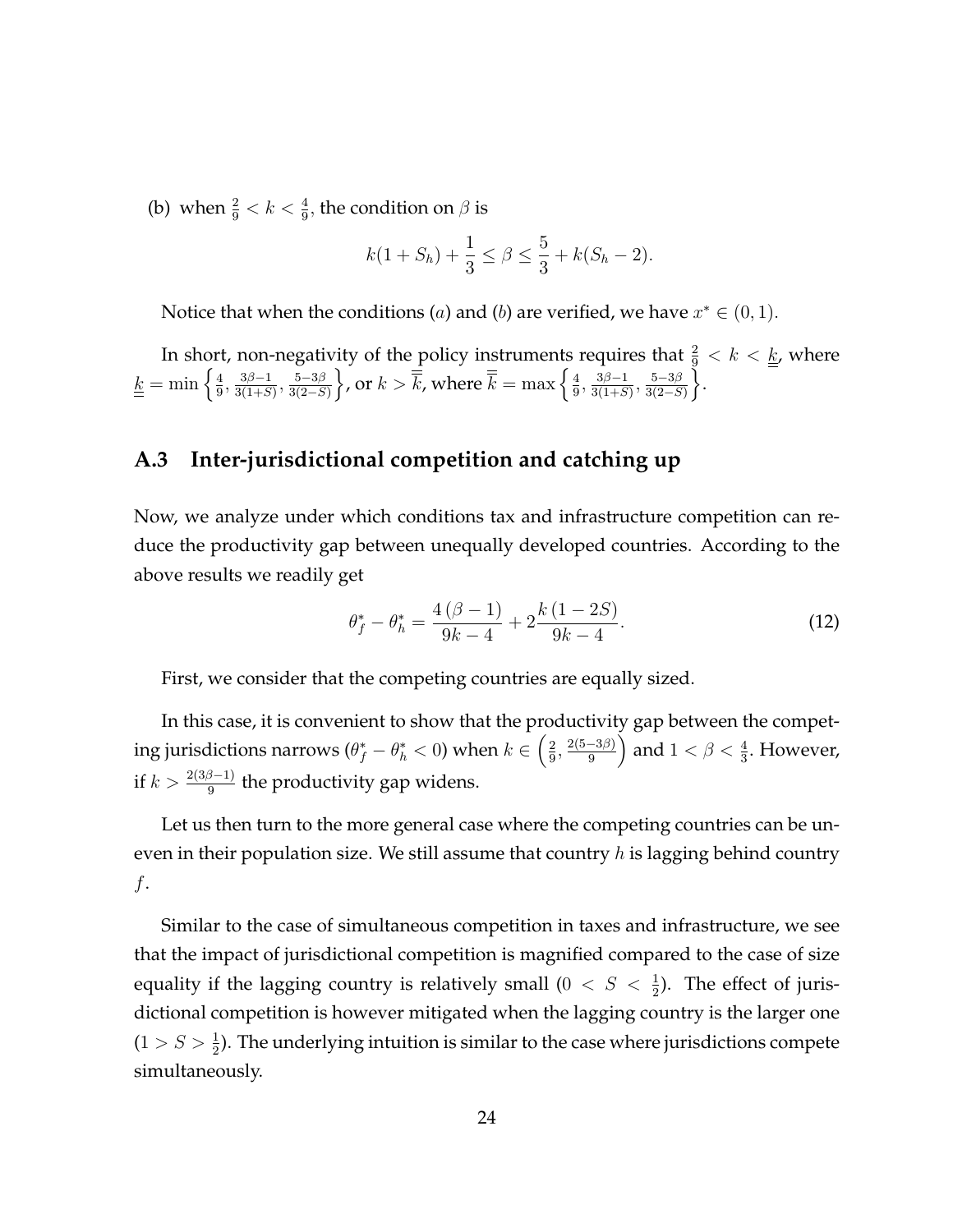Taking into account expression [\(12\)](#page-24-0) and the positivity conditions on taxes and infrastructure provisions we can state the following result. Tax and infrastructure competition helps the lagging country  $h$  to catch up in terms of productivity if capital mobility is high enough  $(\frac{2}{9} < k < \underline{k})$  and the productivity gap not too large. If the lagging country is the smaller one, there is catching up if  $\frac{2}{9} < k < \frac{5-3\beta}{3(2-S)}$  and  $1 < \beta < \frac{11}{9} + \frac{2S}{9}$  $\frac{2S}{9}$ .

Finally, we briefly address the case where the lagging country is the larger one. There is catch-up if  $k < \min\{\underline{\underline{k}}, \frac{2(\beta-1)}{2S-1}$  $\frac{2(2S-1)}{2S-1}$ . Furthermore, if the initial gap is small enough,  $\beta < \frac{2(S+1)}{3}$ , the catch-up condition is  $\frac{2}{9} < k < \frac{2(\beta-1)}{2S-1}$ .

## **B Sequential game with extended objectives**

In section 4, we assume that the governments maximize the following objectives

$$
V_h = x (y_h - t_h) + \lambda B_h \text{ and } V_f = (1 - x) (y_f - t_f) + \lambda B_f,
$$

while competing *simultaneously* in two instruments.

To check the robustness the results in scetion 4, we now analyze a s*equential game*. In a first stage, jurisdictions compete in infrastructure and then in tax rates. It is then convenient to demonstrate that the objective functions are concave in the two strategic variables if  $k > \frac{2\lambda}{9(\lambda - 1)}$  with  $\lambda > 1$ .

Solving the game yields a sub-game perfect equilibrium characterized b**y** the following equilibrium values.

$$
t_h^* = \frac{2 (5 + 3\beta) \lambda + 3k ((\lambda - 1)) (-11 - 2S + 3k(1 + S)(\lambda - 1) - \lambda (3\beta - 1))}{3(\lambda - 1) [9k(\lambda - 1) - 4\lambda]},
$$
  
\n
$$
t_f^* = \frac{3k (-4 + 2S + 3\beta (\lambda - 3) - 5\lambda) (\lambda - 1) + 9k^2 (2 - S)(\lambda - 1)^2 + 2 (5 + 3\beta) \lambda}{3(\lambda - 1) [9k(\lambda - 1) - 4\lambda]},
$$
  
\n
$$
\theta_h^* = \frac{2}{3} \frac{3k(1 + S)(\lambda - 1) - \lambda (3\beta - 1)}{9k(\lambda - 1) - 4\lambda},
$$
  
\n
$$
\theta_f^* = \frac{2}{3} \frac{3k(2 - S)(\lambda - 1) + \lambda (3\beta - 5)}{9k(\lambda - 1) - 4\lambda}.
$$